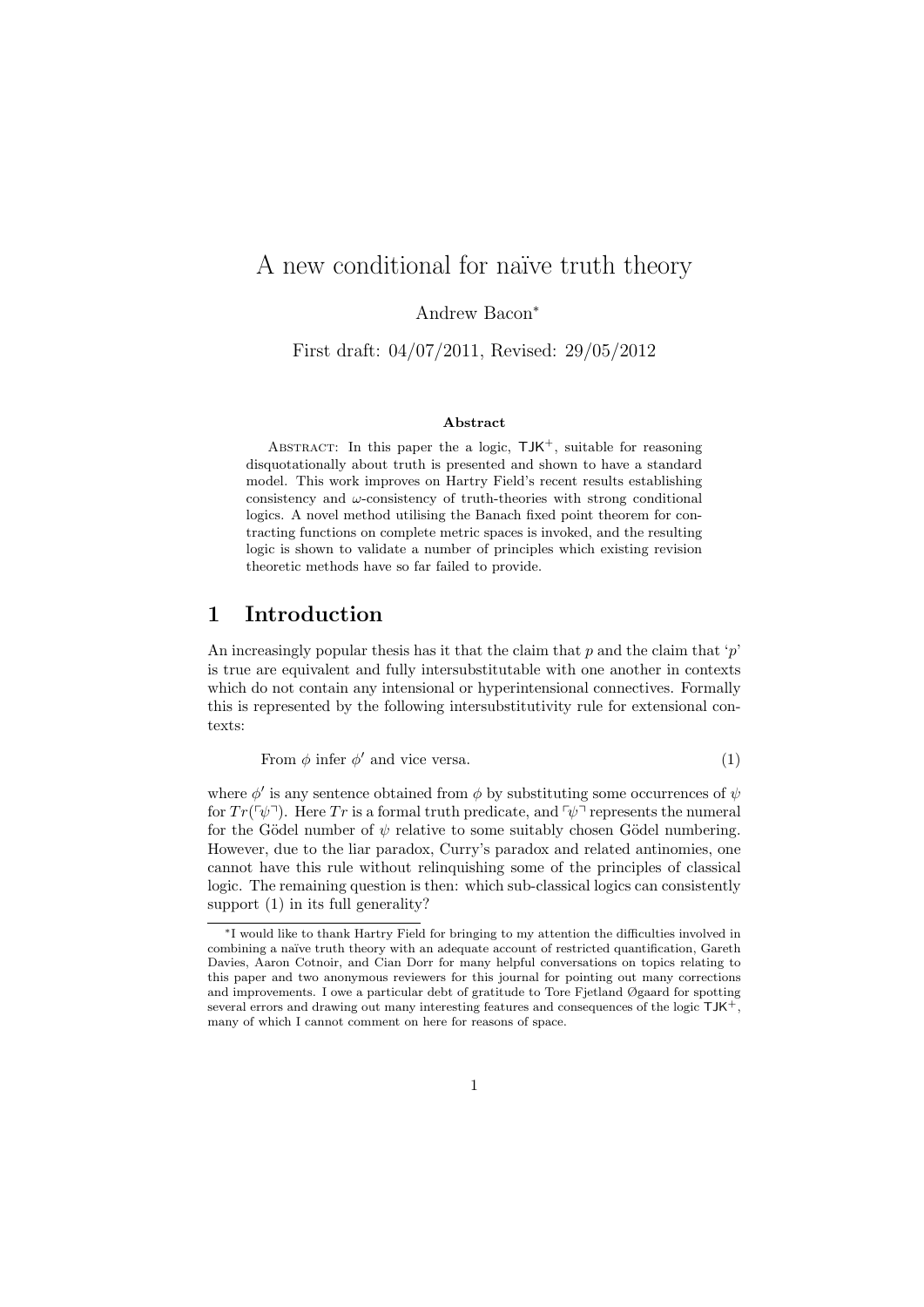A now standard example of a logic in which the above rule can be consistently maintained is the 3-valued logic based on the strong Kleene valuation, K3, and its paraconsistent dual LP (see [11].) However among recent defenders of the intersubstitutivity principle it is agreed that these logics are just too weak to sustain any kind of substantial reasoning about truth. The former logic has no theorems, although it has many rules, and the latter lacks important rules such as modus ponens.

For recent proponents of the intersubstitutivity principle, Kripke's construction (in its paracomplete or paraconsistent form) does not provide a sufficiently strong logic to support an adequate na¨ıve truth theory based on the intersubstitutivity principle. The subsequent proposals have employed instead the revision theoretic techniques first outlined by Brady in  $[6]$  – and indeed there is a rich literature tied to this approach (see, for example, Brady [6], [5], [4], Priest [12], Yablo [15], Field [7], and Beall  $[2]$ .)<sup>1</sup> However even the logics generated by the revision theoretic techniques lack a number of natural logical principles. In this paper I present a different method for generating logics supporting the intersubstitutivity principle which has an intuitive geometrical interpretation in terms of the Banach fixed point theorem.

The particular conditional I study here strengthens, but is generally in the same spirit, as the conditional proposed by Field in [7] (pp242-274.) In particular, Field's conditional lacks a number of very natural principles:

- 1.  $\phi \rightarrow (\psi \rightarrow \phi)$
- 2.  $(\phi \to \psi) \to ((\chi \to \phi) \to (\chi \to \psi))$
- 3.  $(\phi \to \psi) \to ((\psi \to \chi) \to (\phi \to \chi))$
- 4.  $((\phi \rightarrow \psi) \land (\psi \rightarrow \chi)) \rightarrow (\phi \rightarrow \chi)$
- 5.  $(\phi \to \psi) \land (\phi \to \chi) \to (\phi \to \psi \land \chi)$
- 6.  $(\phi \to \chi) \land (\psi \to \chi) \to (\phi \lor \psi \to \chi)$
- 7.  $\forall x(\phi \rightarrow \psi) \rightarrow (\phi \rightarrow \forall x \psi)$
- 8.  $\forall x(\phi \to \psi) \to (\exists x \phi \to \psi)$

However, if one examines the proofs of the liar, Curry, and related paradoxes, these principles look to be innocent. Furthermore, many of these principles seem like they are required for an adequate account of quantification. For example, presumably the principle: 'if all  $F$ 's are  $G$ , then there's a  $G$  if there's an  $F$ ' seems to be an obvious truism, whether or not  $F$  or  $G$  involve the truth predicate,

<sup>&</sup>lt;sup>1</sup>I refer the reader to the cited texts for further details on these techniques. These techniques are also closely related to the construction behind the revision theory of truth (see [9], [10].) The revision theory, however, does not validate the intersubstitutivity rule. Furthermore, revision theorists take their model constructions to not only provide a consistency proof of a particular theory of truth, but to offer insight into the diagnosis of the liar paradox; this approach should be sharply distinguished from the approach here.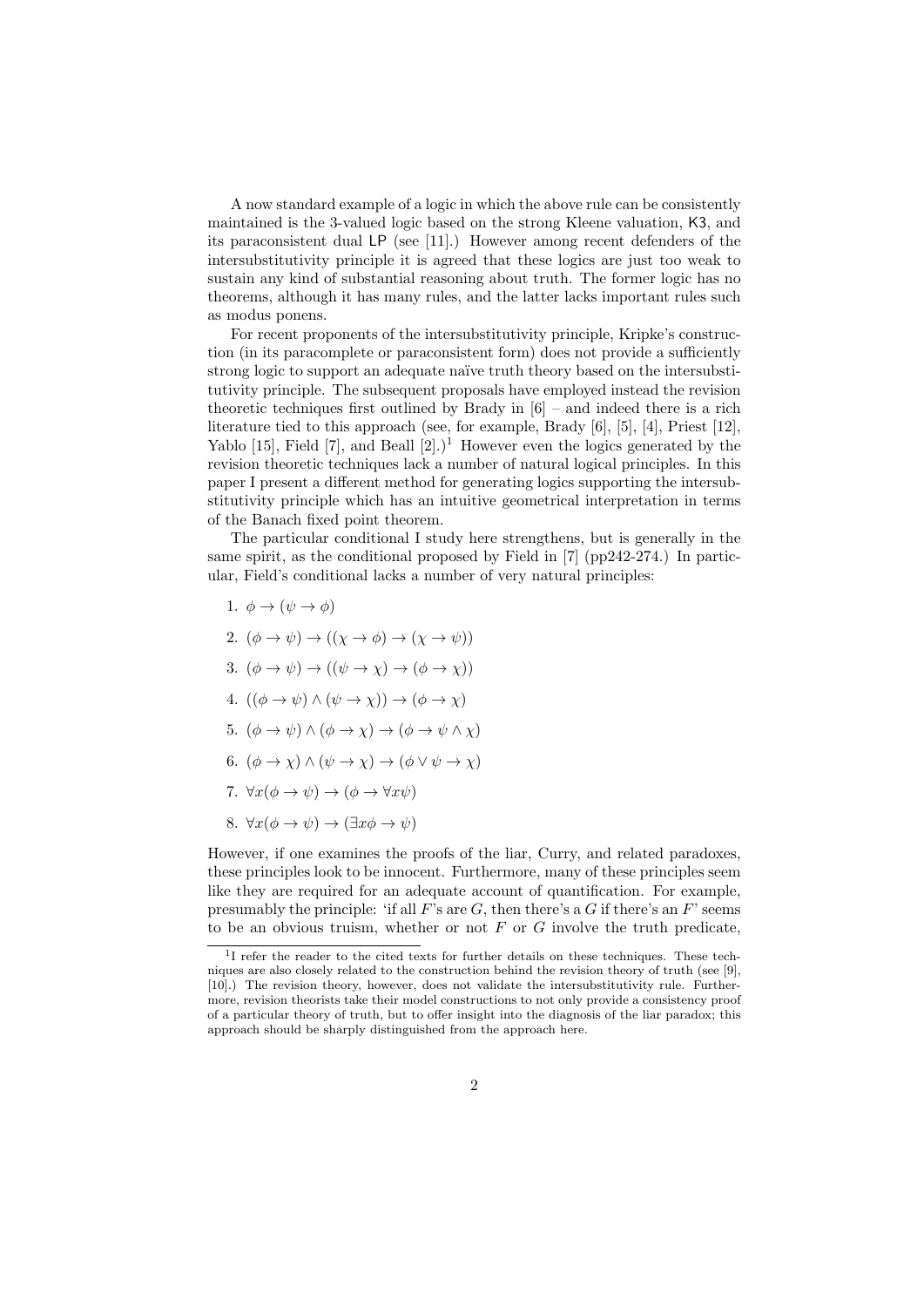although it is hard to formalise it as a claim which is validated in Field's model.<sup>2</sup> Unlike the less obvious truths of classical logic, like the law of excluded middle, it is hard to fathom how this principle could fail – if every  $F$  is  $G$ , then how could there be an  $F$  without a  $G$ ?

Failures of the principles 'if everything is  $G$  then every  $F$  is  $G'$  and 'if all  $F$ 's are  $G$ , then if all  $G$ 's are  $H$  then all  $F$ 's are  $H$ ' seem equally unfathomable, but in these cases as well it is hard to formalise these claims in in a way that validates them in Field's model. The most obvious way to formalise 'every F is G' is as  $\forall x (Fx \rightarrow Gx)$ , and without the principles 1. and 3. above these principles of quantification fail.

Field also introduces a determinacy operator, which he defines:  $\Delta \phi := \phi \wedge \phi$  $(\top \rightarrow \phi)$ . In order to get a natural logic for this operator, one might want the principle:  $\Delta \phi \wedge \Delta \psi \rightarrow \Delta (\phi \wedge \psi)$ . However this principle fails in Fields logic. Since one might want, as Field does, to use this operator to state when something is vague one might think this principle is vital: since the conjunction connective is not vague then if neither conjunct is vague, how could one be in a situation where the conjunction is not determinate? Where could the vagueness of a complex expression come from if not from one of its components? In a logic containing 5., however,  $\Delta \phi \wedge \Delta \psi \rightarrow \Delta (\phi \wedge \psi)$  becomes provable assuming a fairly uncontroversial background logic.

I therefore think we have some good reasons to study logics with the above axioms if we are to properly assess Field's project. There is a further question of whether these axioms are enough. For example neither of the following principles are part of the logic I describe:

- 9.  $(\phi \to (\psi \to \chi)) \to (\psi \to (\phi \to \chi))$
- 10.  $((\phi \rightarrow \bot) \rightarrow \bot) \rightarrow \phi$

9. would allow us the inference: From a is F, infer if every F is G then a is  $G$ . One may want to postulate 9. in addition to the principles above. The proposed logic does have another good feature: it validates the axiom

4.  $((\phi \rightarrow \psi) \land (\psi \rightarrow \chi)) \rightarrow (\phi \rightarrow \chi)$ 

We therefore may have the quantificational principle 'if every  $F$  is  $G$  and every  $G$ is  $H$ , every  $F$  is  $H$ .' However, it is known that 9. and 4. cannot be consistently combined with principle 1. and the intersubstitutivity of provable equivalents (see Brady  $[4]$   $\S6.2$ .) So it seems that we are forced to make a choice between 9. and 4. on logical grounds. Replacing 4. with 9. in the logic I propose results in the positive fragment of a logic known as RWK. It is my view RWK

<sup>&</sup>lt;sup>2</sup>To do this one would presumably want to have the principle  $\forall x(\phi \to \psi) \to (\exists x \phi \to \exists x \psi)$ which is not validated in Field's construction, although it is provable from the above axioms given uncontroversial principles about quantification. In Field's model, if  $\gamma = Tr(\gamma \gamma) \to \bot$  is the curry sentence then  $((\gamma \to \bot) \land (\neg \gamma \to \bot)) \to (\gamma \lor \neg \gamma \to \bot)$  is an untrue instance of 6. Since universal and existential quantification are treated analogously in Field's model one can also construct failures of 8. (Similarly 5. and 7. fail – for example  $((\top \to \gamma) \land (\top \to \neg \gamma)) \to$  $(T \to (\gamma \wedge \neg \gamma))$  is an untrue instance of 5.)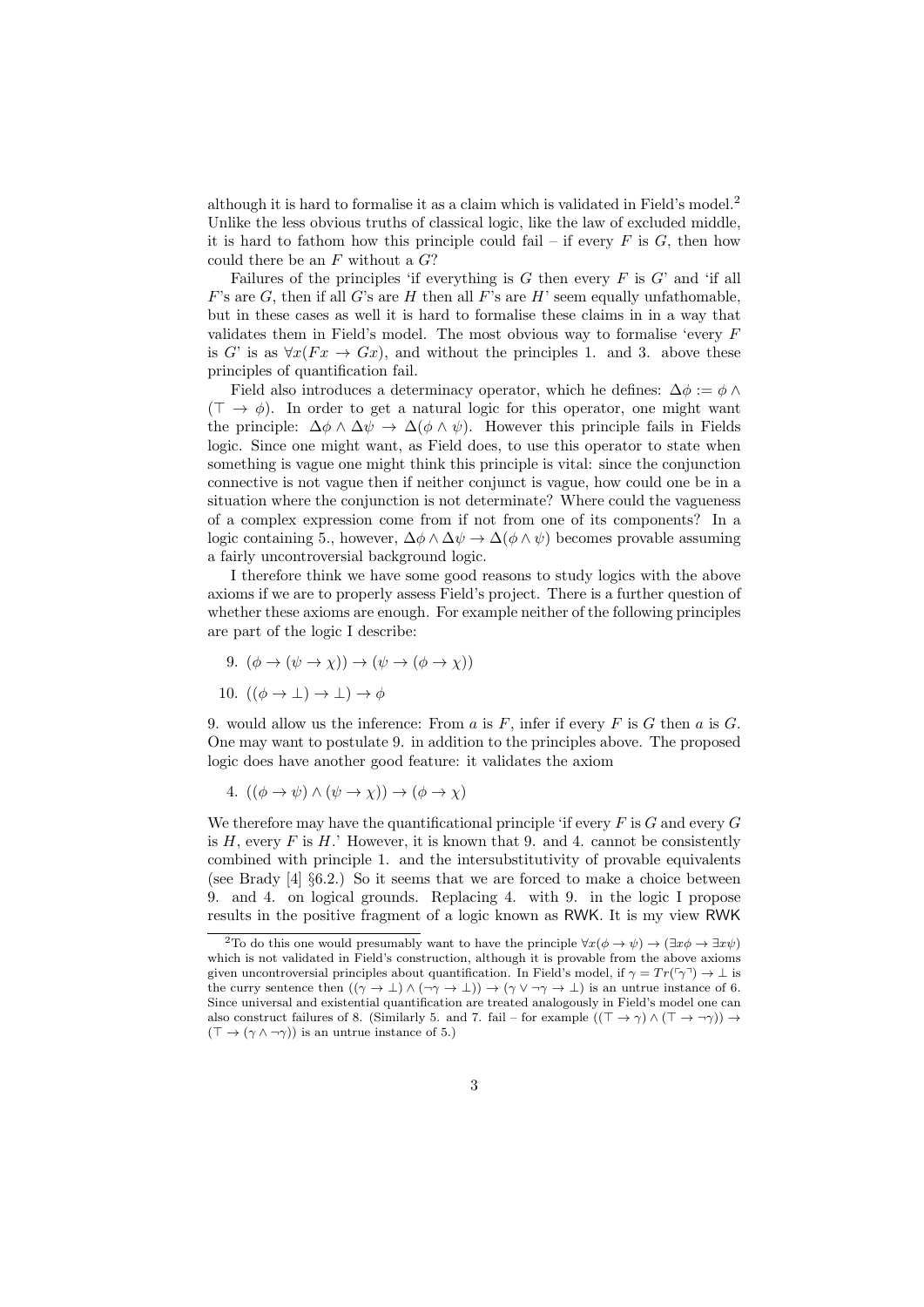is also worth investigating, although it is currently unknown whether it can  $\omega$ -consistently support a naïve truth predicate.

While we may not have as much intuitive reason to adopt 10., it is not obvious that 10. would cause trouble (see [1].) So it seems at least worth investigating whether 10. can be  $\omega$ -consistently added to the principles 1.-8. with or without 9. or  $4.3$  Thus what follows is only a step in the right direction – without an explicit proof of the  $\omega$ -inconsistency of the above principles, or, on the other hand, an argument that the resulting truth theory has a standard model, we are still a long way from knowing the truth of the matter.

Finally, there is a worry that no conditional can satisfy an adequate theory of quantification.<sup>4</sup> It is very natural to want a conditional,  $\rightarrow$ , which can be used to formalise 'every F is G' as  $\forall x (Fx \rightarrow Gx)$ , and a connective, \*, for formalising relative clauses, so that 'x is an F who is G' is formalised as  $Fx*Gx$ . In order to ensure the following inference

Every man is such that everyone he admires is tall;

Therefore every man who admires himself is tall.

it seems like we would need the rule RQ1:  $\phi \rightarrow (\psi \rightarrow \chi) \vdash (\phi * \psi) \rightarrow \chi$ . Secondly, in order to validate:

Every bachelor is a man

Every bachelor is unmarried

Therefore every bachelor is a man who is unmarried.

it is natural to want the rule RQ2:  $\phi \to \psi, \phi \to \chi \vdash \phi \to (\psi * \chi)$ . Yet in combination with  $\phi \to \phi$ , transitivity of  $\to$  and modus ponens RQ1 and RQ2 lead to triviality.<sup>5</sup>

In  $\S2$  I shall outline the logic,  $\mathsf{IJK}^+$ , and give a possible world semantics and an equivalent algebraic semantics that it is sound with respect to. In §3 I prove a general fixed point theorem for a certain class of functions on the algebraic semantics, and show it is an instance of the Banach fixed point theorem (§4.) In §5 a standard model is given for  $TJK^+$ , and in §6 I carry out a brief survey of ways to add an involutive negation operator to the logic.

# 2 Logic and semantics

#### 2.1 Logic and semantics

Let  $\mathcal L$  be the first order language of Peano Arithmetic (consisting of the nonlogical symbols  $0, +, \times, t$  and function symbols,  $f_e$ , for every other primitive

<sup>3</sup>Tore Fjetland Øgaard has since shown me that it is not possible to combine 10. with principles 1., 4. and  $\bot \rightarrow \phi$ .

<sup>4</sup> I am indebted to Cian Dorr here for useful discussion of this fact.

<sup>&</sup>lt;sup>5</sup>Note that  $\phi \to (\phi * \phi)$  by RQ2 and  $\phi \to \phi$ . Now consider the Curry sentence,  $\gamma \leftrightarrow (\gamma \to \bot)$ . We have  $(\gamma * \gamma) \to \bot$  by RQ1 and  $\gamma \to (\gamma * \gamma)$ , so by transitivity we have  $\gamma \to \bot$ , and thus  $\gamma$ and finally  $\perp$  by modus ponens.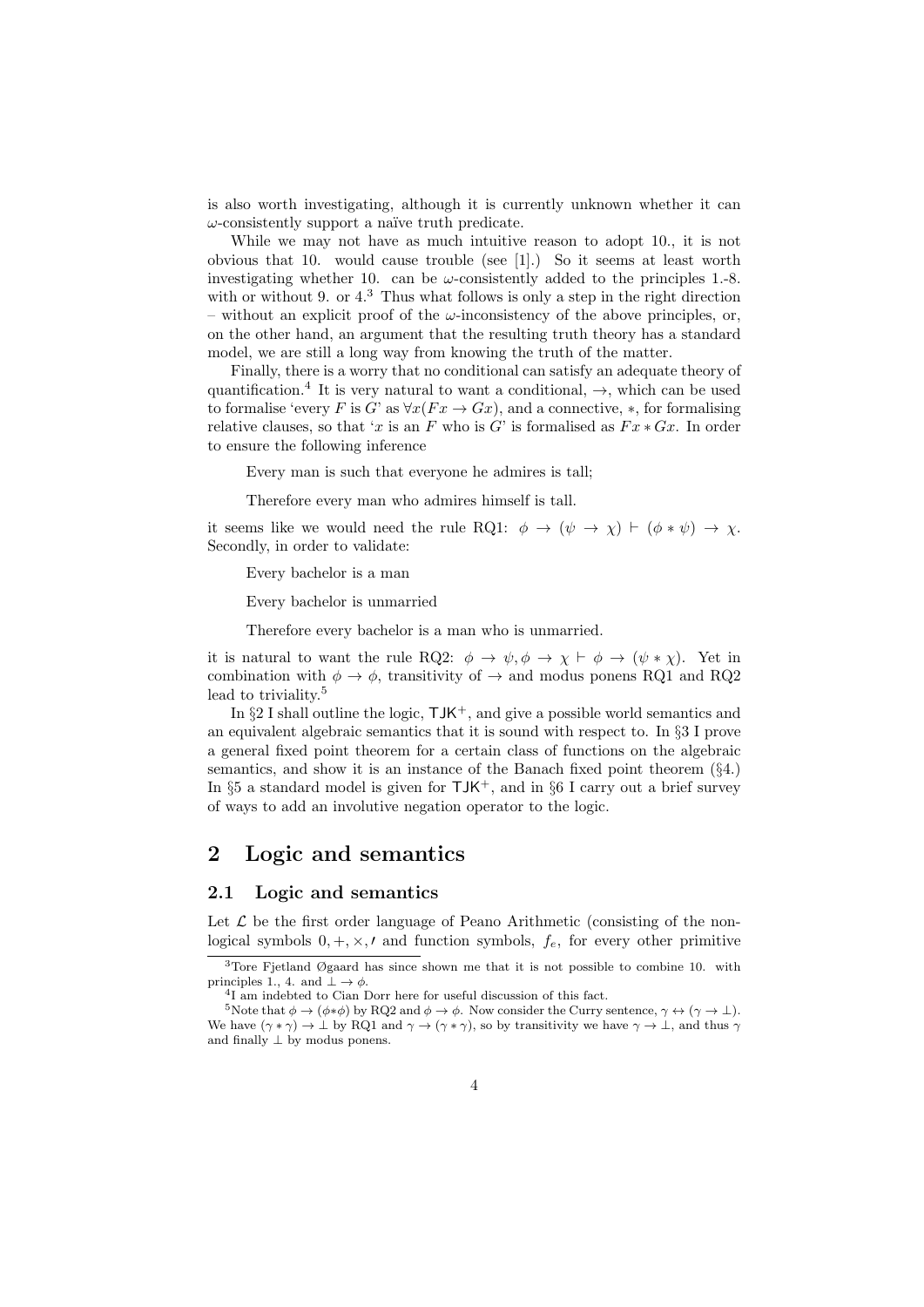recursive function  $e$ ) with a truth predicate,  $Tr$ , whose primitive connectives are given by the set  $\{\bot, \to, \vee, \wedge, \forall, \exists\}$ . In what follows I shall use the Greek letters  $\phi, \psi$  and  $\chi$  to represent formulae of  $\mathcal{L}$ . I shall assume a bijective Gödel numbering  $\ulcorner\urcorner$ , and I shall use the shorthand **n** to denote the term of  $\mathcal L$  consisting of '0' succeeded by  $n'$ ' symbols. The language  $\mathcal{L}'$  shall be exactly the same, except with two truth predicates,  $Tr^+$  and  $Tr^{-0.6}$ 

The logic  $TJK^+$  is given by every instance of the following schemata:

1.  $\perp \rightarrow \phi$ 2.  $\phi \rightarrow \phi$ 3.  $\phi \rightarrow (\psi \rightarrow \phi)$ 4.  $(\phi \to \psi) \to ((\chi \to \phi) \to (\chi \to \psi))$ 5.  $(\phi \to \psi) \to ((\psi \to \chi) \to (\phi \to \chi))$ 6.  $((\phi \rightarrow \psi) \land (\psi \rightarrow \chi)) \rightarrow (\phi \rightarrow \chi)$ 7.  $\phi \rightarrow \phi \vee \psi$ 8.  $\psi \rightarrow \phi \vee \psi$ 9.  $\phi \land \psi \rightarrow \phi$ 10.  $\phi \land \psi \rightarrow \psi$ 11<sup>∗</sup>.  $(\phi \to \psi) \land (\phi \to \chi) \to (\phi \to \psi \land \chi)$ 12<sup>∗</sup>.  $(\phi \to \chi) \land (\psi \to \chi) \to (\phi \lor \psi \to \chi)$ 13<sup>∗</sup>.  $(\phi \land (\psi \lor \chi)) \rightarrow (\phi \land \psi) \lor (\phi \land \chi)$ MP  $\phi, \phi \rightarrow \psi \vdash \psi$  $∧$ -intro  $\phi, \psi \vdash \phi \land \psi$ 

M1 If  $\Gamma$ ,  $\phi \vdash \chi$  and  $\Gamma$ ,  $\psi \vdash \chi$  then  $\Gamma$ ,  $\phi \lor \psi \vdash \chi$ 

I have placed a star next to a principle to indicate that its converse is also to be included (although they are already derivable.) The principles 2.-5. are often denoted I, K, B and B' respectively. Principle 6. appears to be quite distinctive to Routley and Meyer's 'Dialectical Logic' [14], and appears to be related to, albeit weaker in this context than, contraction.<sup>7</sup> I shall refer to the logic as

 $\overline{6}$ The predicates  $Tr^+$  and  $Tr^-$  are needed for a technical reason that will become apparent later in the proof.

<sup>&</sup>lt;sup>7</sup>In [4] Brady mentions a result of Meyer and Slaney to the effect that in the presence of a fusion connective  $\circ$ , satisfying  $(\phi \circ \psi \to \chi) \dashv (\phi \to (\psi \to \chi))$ , principle 6. entails the fusion form of contraction:  $\phi \circ \psi \to \phi \circ (\phi \circ \psi)$ . It follows that a fusion connective of this sort cannot be consistently added to a naïve truth theory in  $TM^+$ . See §6.2 of [4] for the details.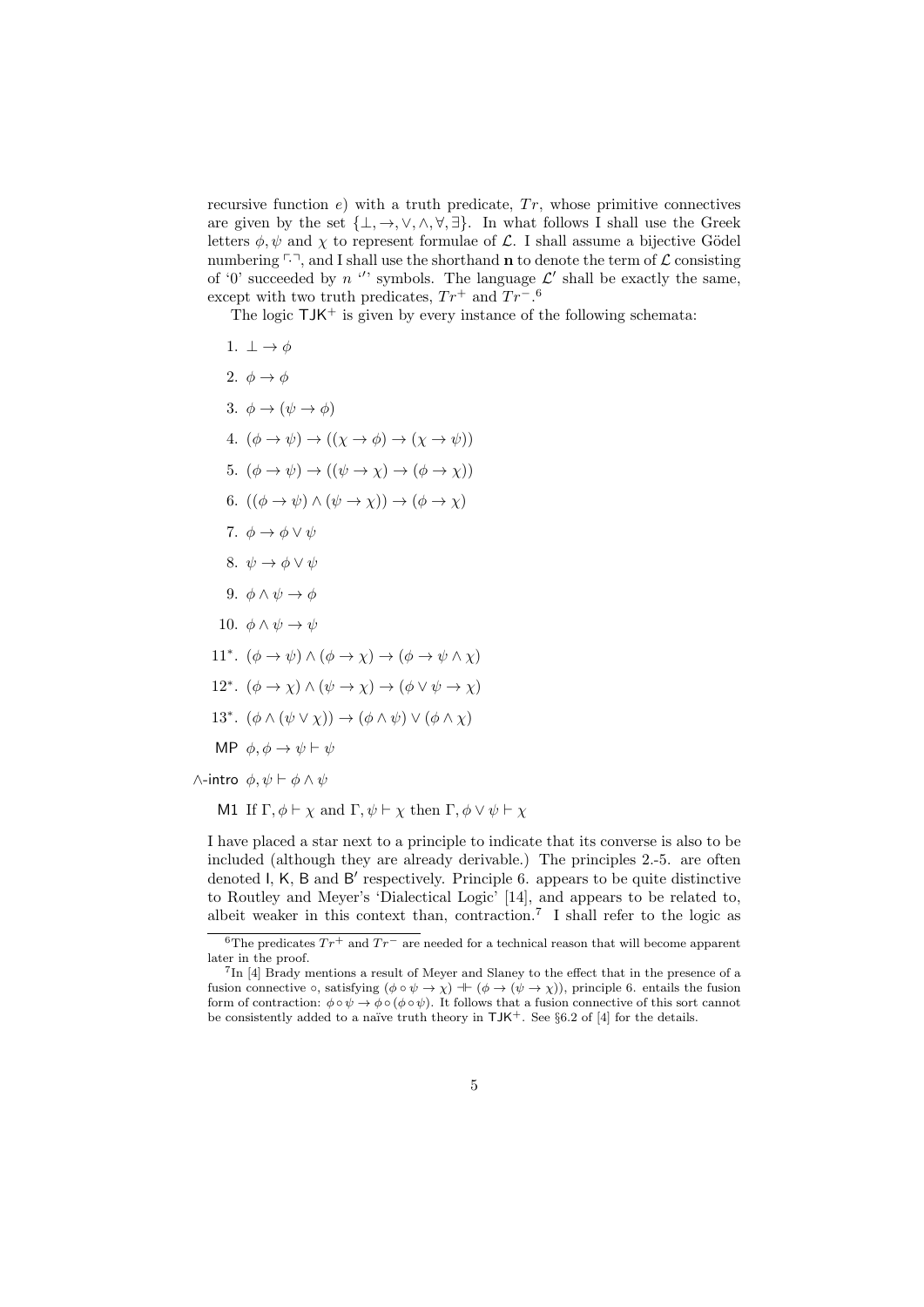a whole as  $\mathsf{TIK}^+$ , since it is obtained from the negation free fragment of the relevant logic  $TJ$  by adding the K axiom.<sup>8</sup>

 $TJK^+$  can be extended to a quantificational logic by adding the axioms:

- 1.  $\forall x \phi \rightarrow \phi[t/x]$  provided t is substitutable for x
- 2.  $\phi[t/x] \rightarrow \exists x \phi$  provided t is substitutable for x
- 3<sup>\*</sup>.  $\forall x(\phi \lor \psi) \rightarrow (\phi \lor \forall x \psi)$  provided x is not free in  $\phi$
- 4<sup>\*</sup>.  $(\phi \land \exists x \psi) \rightarrow \exists x (\phi \land \psi)$  provided x is not free in  $\phi$
- 5<sup>\*</sup>.  $\forall x(\phi \rightarrow \psi) \rightarrow (\phi \rightarrow \forall x \psi)$  provided x is not free in  $\phi$
- 6<sup>\*</sup>.  $\forall x(\phi \rightarrow \psi) \rightarrow (\exists x\phi \rightarrow \psi)$  provided x is not free in  $\phi$
- 7.  $t = t$
- 8.  $s = t \vdash \phi \rightarrow \phi[t/s]$

Gen If  $\Gamma \vdash \phi$  then  $\Gamma \vdash \forall x \phi$  provided x does not occur free in  $\Gamma$ .

In the rest of this section I shall introduce a possible worlds semantics for a conditional of this kind. The general form of this semantics has been successfully applied to both intuitionistic and relevance logic. In both cases matters are simplified by including an ordering  $\leq$  on the set of worlds; other than this fact, matters do not differ much from standard modal logic according to which  $n$ -ary connectives are modelled by an  $n + 1$ -ary accessibility relation (see [3].)

**Definition 2.0.1.** A frame for a language, L, is a quadruple  $\langle W, D, R, \leq \rangle$ where W is a set, D is a set,  $R \subseteq W^3$  is a ternary relation on W and  $\leq$  is a partial order on W such that whenever Rxyz,  $x \leq x'$ ,  $y \leq y'$  and  $z \geq z'$ ,  $Rx'y'z'.$ 

A model for L is a pair  $\langle \mathcal{F}, || \cdot || \cdot \rangle$  where F is a frame. If v is an assignment then  $|| \cdot ||^v$  maps constant terms to members of D, maps the variable x to  $v(x)$ , maps n-ary function terms to n-ary functions on D and maps n-ary relation terms to functions  $D^n \to V$ , where V is the set of non-empty downwards closed subsets of W. A set of worlds, p, is downwards closed iff whenever  $x \leq y$  and  $y \in p$ ,  $x \in p$ . This last condition is called persistence.  $|| \cdot ||^v$  can be extended in the usual way to complex terms.

Note that in the literature on relevance logic and the Kripke semantics for intuitionistic logic the order  $\leq$  goes in the opposite direction from the way I have introduced it here. I shall also assume that  $W$  has a  $\leq$ -least element,  $\perp_W$ . I write  $v[x]u$  to mean that the assignments v and u agree everywhere except, possibly, at  $x$ . Throughout the paper I will follow a convention of

<sup>&</sup>lt;sup>8</sup>The closest logic to  $TM^+$  which supports a naïve true predicate is Brady's  $TJ^dQ$  [4]. However his consistency proof does not validate the principle K, and as far as I can see, it is not possible to prove that K can be added to anything as strong as  $TJ^dQ$  using Brady's methods.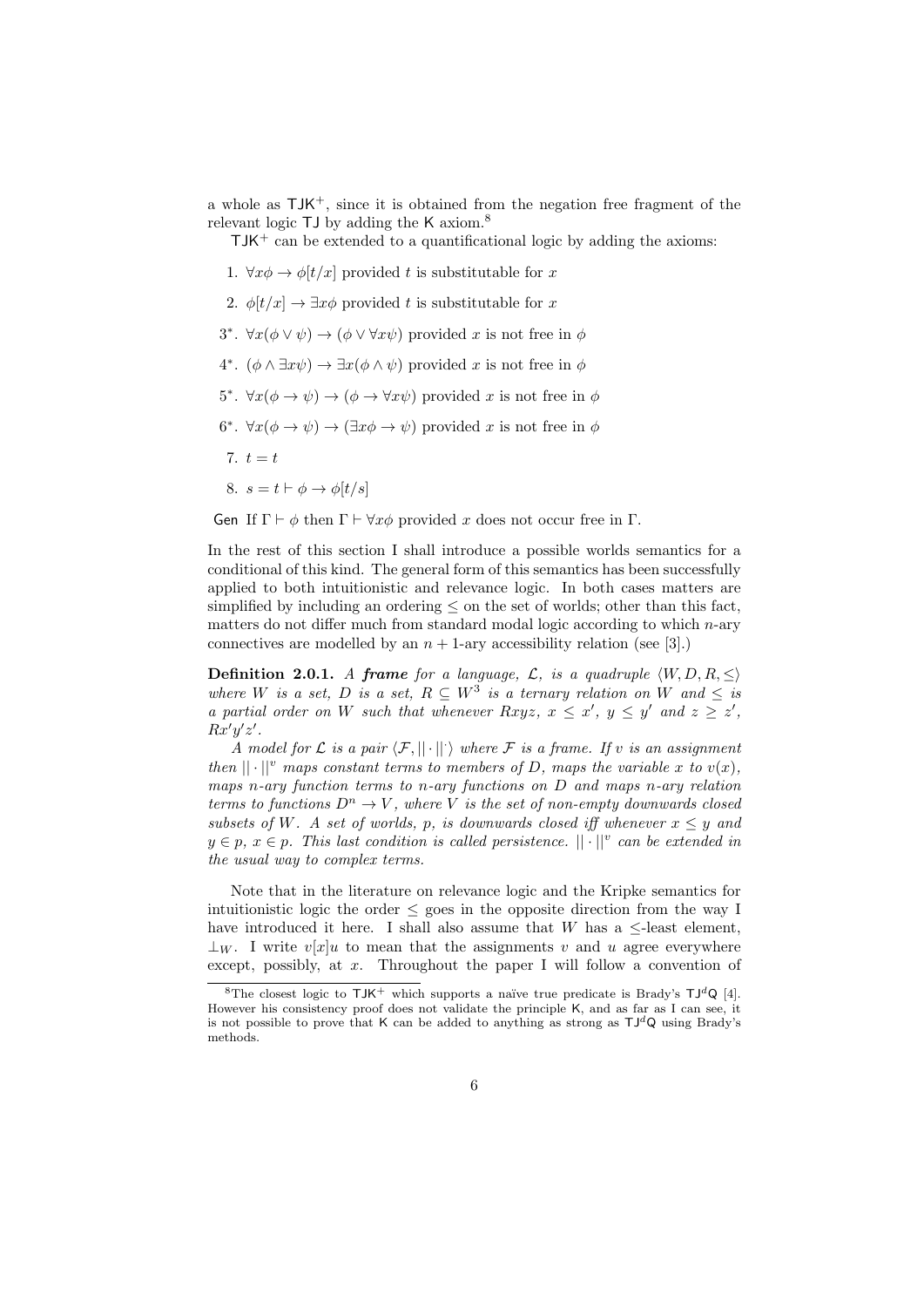omitting reference to the variable assignment when it is not playing a role. A model determines a relation,  $\Vdash$ , between formulae of  $\mathcal{L}$ , variable assignments and worlds as below.

- $w, v \Vdash Pt_1 \dots Pt_n$  iff  $w \in ||P||^v(||t_1||^v, \dots, ||t_n||^v)$ .
- $w \Vdash \bot$  iff  $w = \bot_{W}$ .
- $w \Vdash \phi \land \psi$  iff  $w \Vdash \phi$  and  $w \Vdash \psi$
- $w \Vdash \phi \vee \psi$  iff  $w \Vdash \phi$  or  $w \Vdash \psi$
- $w, v \Vdash \forall x \phi$  iff  $w, u \Vdash \psi$  whenever  $u[x]v$ .
- w,  $v \Vdash \exists x \phi$  iff w,  $u \Vdash \psi$  for some  $u[x]v$ .
- $w \Vdash \phi \rightarrow \psi$  iff whenever  $Rwxy$  and  $x \Vdash \phi$ ,  $y \Vdash \psi$

The clauses for the extensional connectives and quantifiers should be fairly familiar. The clause for the conditional is simply the generalisation of the semantics for strict implication, which can be seen as a special case of this semantics in which  $Rwxy$  implies  $x = y$ .

**Definition 2.0.2.** A formula,  $\phi$ , is **true** in a model  $\langle W, D, R, \leq, || \cdot || \cdot \rangle$  iff for every  $w \in W$  and assignment v over  $D \ w, v \Vdash \phi$ .

A set of formulas, Γ, entails a formula  $\phi$  iff for every model M, if  $\gamma$  is true in M for every  $\gamma \in \Gamma$ ,  $\phi$  is true in M.

Various conditional logics can be obtained by placing various restrictions on the kinds of frames we consider (see Restall [13], for a comprehensive survey.) From here on out I shall just be concerned with a particular frame which admits a model of the full intersubstitutivity principle and the logic described above.

In what follows we shall be concerned exclusively with standard models of  $\mathcal{L}$ .  $\langle \mathcal{F}, || \cdot || \rangle$  is a standard model iff  $D := \mathbb{N}$ , and the arithmetical vocabulary recieve their standard arithmetical interpretation; i.e.  $|| \times ||$  maps  $\langle i, j \rangle$  to  $i \times j$ , and so on for each primitive recursive function.

We can then introduce the underlying set of worlds, W.

**Definition 2.0.3.** A function  $f : \omega \to \{0,1\}$  flatlines iff for some  $n \in \omega$  $f(m) = 0$  for each  $m > n$ .

We let  $W := \{f : \omega \to 2 \mid f \text{ flatlines}\},\$  and let  $f \leq g$  iff for each  $n \in \omega, f(n) \leq$  $g(n)$ . The lattice theoretic operations of meet and join,  $\sqcap, \sqcup$ , are defined as usual:  $(f \sqcap g)(n) = min(f(n), g(n))$  and  $(f \sqcup g)(n) = max(f(n), g(n))$ .

**Definition 2.0.4.** The rank of an element  $f \in W$ ,  $r(f)$ , is the smallest n such that  $f(m) = 0$  for all  $m > n$ .

Given this ranking function we define a ternary relation on  $W$  as follows:

**Definition 2.0.5.** The accessibility relation, R, is defined as follows:  $Rxyz$ if and only if  $z \leq x^*$  and  $z \leq y$ .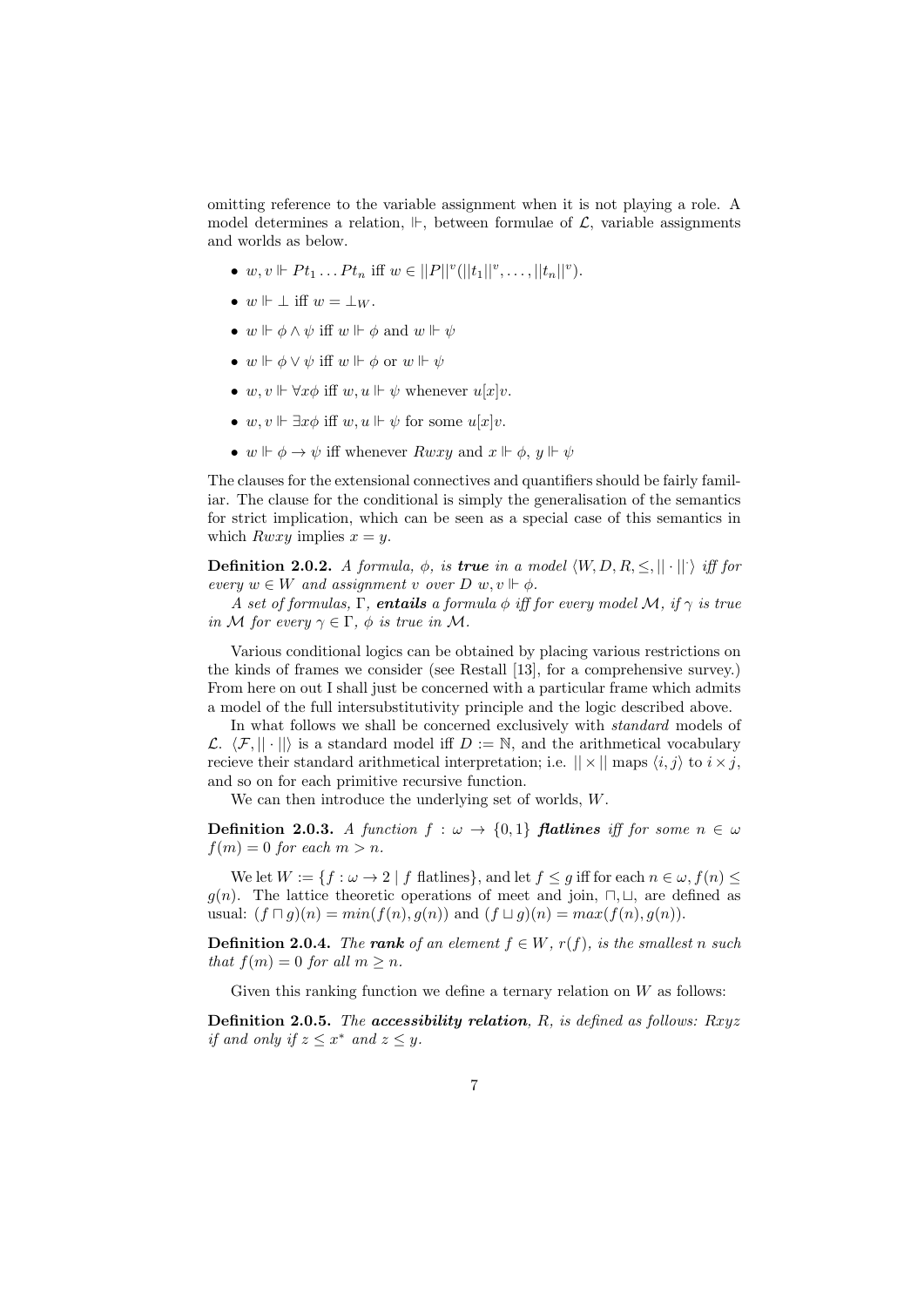Here  $x^*(n) := \begin{cases} x(n) & \text{if } n < r(x) - 1 \\ 0 & \text{otherwise} \end{cases}$ . Note that  $r(z) < r(x)$  whenever  $z \leq x^*$  and  $x \neq \bot$ . Note also that whenever  $Rxyz, x \leq x', y \leq y'$  and  $z \geq z'$ ,  $Rx'y'z'$ . Therefore given a domain D,  $\langle W, D, R, \leq \rangle$  forms a frame by definition 2.0.1.

Proposition 2.1. The axioms listed above are validated in any model based on the frame  $\langle W, D, R, \leq \rangle$  described.

Proof. Verifying the validities is straightforward but somewhat tedious. We assume the fact, proven in the next section, that if  $x \Vdash \phi$  and  $y \leq x, y \Vdash \phi$ .

In order to see that 3. holds, for example, suppose that  $Rxyz$  and  $y \Vdash \phi$ . We want to verify that  $z \Vdash (\psi \to \phi)$ . Suppose, therefore, that  $Rzuv$  and  $u \Vdash \psi$ . Note that since  $v \leq z^*$ ,  $z^* \leq z$  and  $z \leq y$  (by the definition of R) it follows that  $v \leq y$  and so  $v \Vdash \phi$ .

The trickiest case is showing that the axiom B  $(\phi \to \psi) \to ((\chi \to \phi) \to (\chi \to \phi))$ ψ)) holds. It is sufficient to show that if  $\exists u(Rxyu \wedge Ruzw)$  then  $\exists u(Ryzu \wedge Ruzw)$  $Rxuw$  (see Restall [13] Ch. 11.3.)

Suppose that Rxyu and Ruzw. So we have:

1. 
$$
u \leq x^*
$$
 and  $u \leq y$ 

2. 
$$
w \leq u^*
$$
 and  $w \leq z$ 

Let  $u' = u^* \sqcap z = n \mapsto \begin{cases} \min(u(n), z(n)) & \text{if } n < r(u) - 1 \\ 0 & \text{otherwise} \end{cases}$ 0 otherwise

It is then easy to check that:

a.  $u' \leq y^*$  and  $u' \leq z$ 

b.  $w \leq x^*$  and  $w \leq u'$ 

 $\Box$ 

#### 2.2 Propositions

The Kripke semantics for  $\mathcal L$  and  $\mathcal L'$  can be redescribed algebraically by assigning formulae semantic values from a class of 'propositions' (sets of worlds), and by determining the value of a complex formula by certain operations on the values of its parts. This presentation will be more convenient in the following sections.

A proposition is a non-empty subset of W which is downwards closed. In other words, p is a proposition just in case  $x \in p$  whenever  $y \in p$  and  $x \leq y$ .

Let V denote the set of propositions over  $W$ . We can define operations on propositions corresponding to logical operations

$$
\bot := \{\bot_W\}
$$

$$
p \land q := p \cap q
$$

$$
p \lor q := p \cup q
$$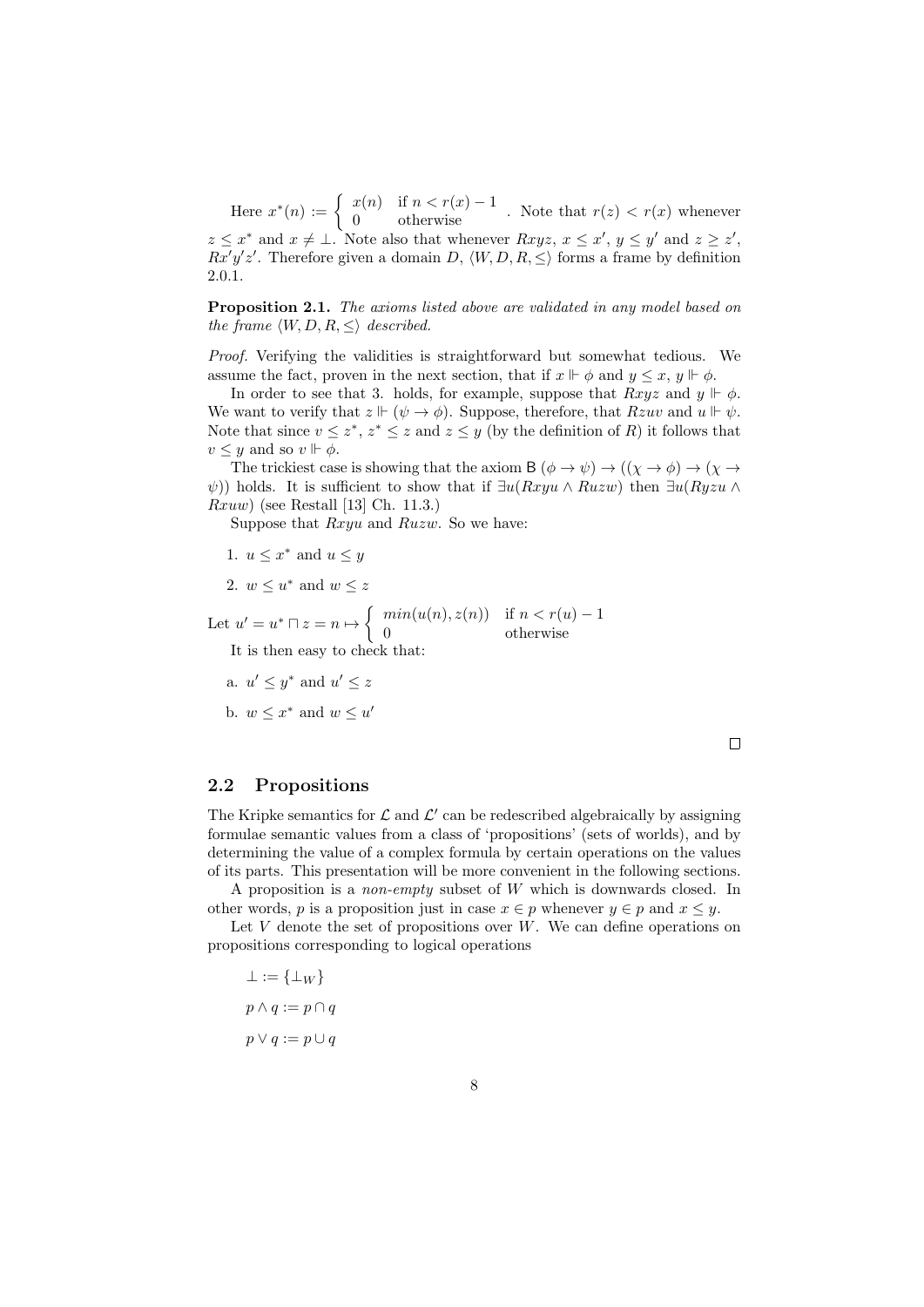$p \rightarrow q := \{x \mid z \in q \text{ whenever } y \in p \text{ and } Rxyz\}$  $\bigwedge X := \bigcap_{p \in X} p$  where  $X \subseteq V$ .

 $\bigvee X := \bigcup_{p \in X} p$  where  $X \subseteq V$ .

Proposition 2.2. Propositions are closed under the following operations:

- The union and the intersection of a set of propositions is a proposition.
- If p and q are propositions so is  $p \rightarrow q$ .
- $\perp = {\perp_W}$  is a proposition.
- For any model, any assignment, v, and formula  $\phi \in \mathcal{L}$ , the set  $\{w \mid w, v \Vdash$  $\phi$  *is a proposition.*

The most important case, that of the conditional, follows from the condition on R and  $\leq$  stipulated in definition 2.0.1. The persistence of  $||\cdot||$  ensures that every atomic formula corresponds to a proposition in  $V$ , and Proposition 2.2 ensures that applying the logical operations always results in propositions. Thus for any formula, the set  $\{x \mid x, v \Vdash \phi\}$  is always a proposition.

### 3 A fixed point theorem

Let us begin with some standard definitions

**Definition 3.0.1.** A function from  $F: V \to V$  is **monotonic** iff  $F(p) \sqsubseteq F(q)$ whenever  $p \sqsubset q$ .

A function from  $F: V \to V$  is **anti-monotonic** iff  $F(q) \sqsubseteq F(p)$  whenever  $p \sqsubseteq q$ .

Kripke's seminal paper [11] is essentially an application of the Knaster-Tarski theorem:

**Theorem 3.1.** Let  $V$  be a complete lattice. Then every monotonic function  $F: V \to V$  has a fixed point.

*Proof.* Let  $F^0(x) = F(x)$ ,  $F^{\alpha+1}(x) = F(F^{\alpha}(x))$  and  $F^{\gamma}(x) = \bigsqcup_{\alpha} F^{\alpha}(x)$  for  $\alpha < \gamma$  whenever  $\gamma$  is a limit ordinal.

Since V is a set and F is monotonic, F cannot grow forever so for some  $\alpha$ .  $F^{\alpha+1}(\perp) = F^{\alpha}(\perp)$  (and this is the *least* such fixed point.)  $\Box$ 

I shall henceforth use the notation  $\mu x F(x) := \bigsqcup_{\alpha} F^{\alpha}(\bot)$  for the least fixed point of the monotonic function F. Kripke showed that, due to the monotonic nature of the Kleene connectives, there is an interpretation of  $\mathcal{L} \setminus \{\rightarrow\}$  based on the Kleene valuation such that every formula  $\phi$  formed from the connectives  $\{\neg, \wedge, \vee, \perp\}$  (no conditional),  $\phi$  and  $Tr(\ulcorner \phi \urcorner)$  get the same value. For the liar sentence,  $\lambda$ , this means that  $\lambda$  has the same semantic value as  $\neg \lambda$ ; thus the negation operator has a fixed point. Indeed, any definable operation whatsoever,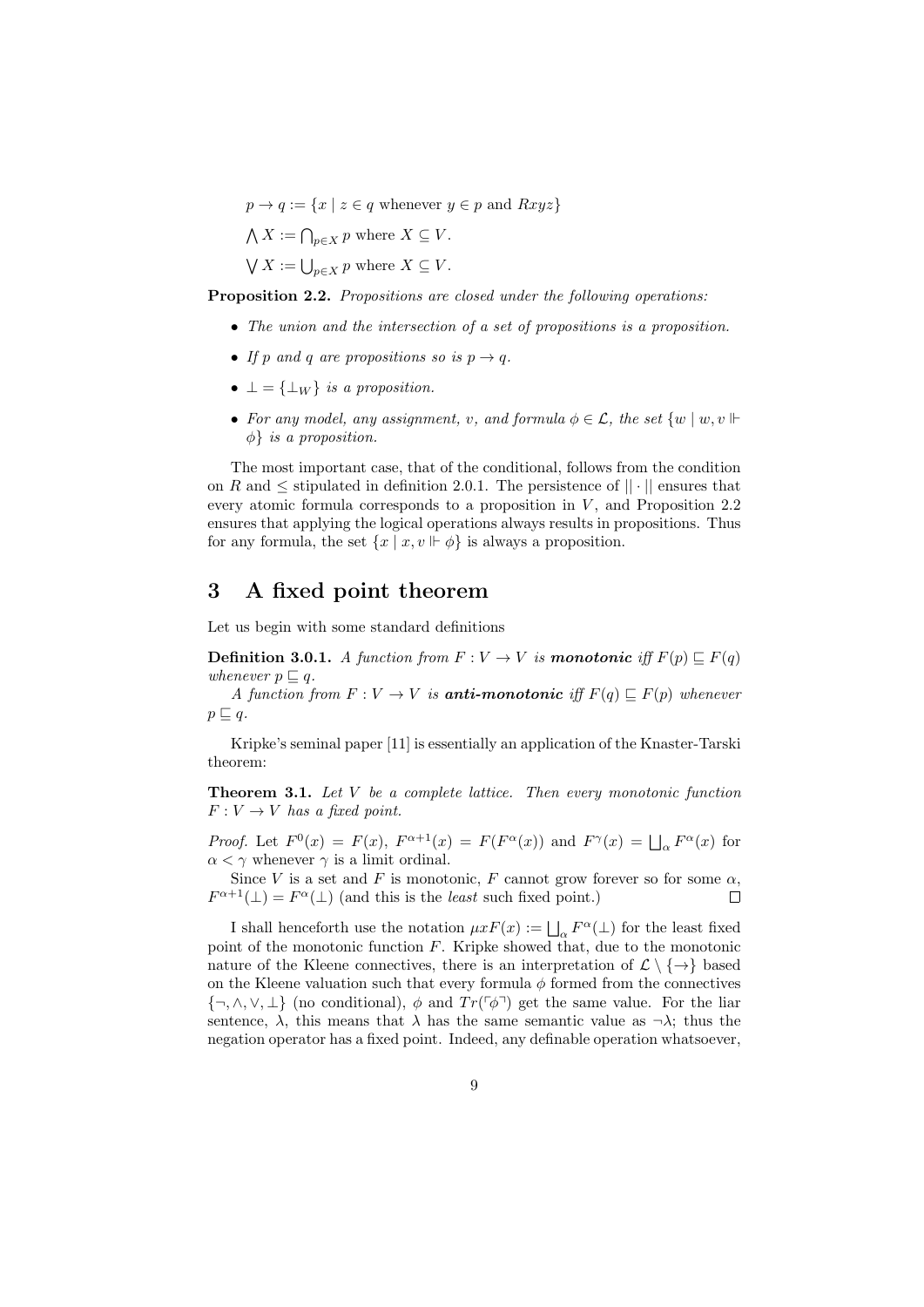$\phi(p)$ , must have a fixed point if we are to accommodate every possible sort of self-reference.

In order to validate the full intersubstitutivity principle in our model, we must also take into account the conditional. However, it is easily seen that the conditional defined in §2 is not monotonic, and is in fact anti-monotonic, in its left argument. This prevents us from applying the Knaster-Tarski theorem. For example, to find a value for the Curry sentence one must find a fixed point of the function  $F(p) := p \to \perp$ . However there is no guarantee that F will have a fixed point on the basis of the Knaster-Tarski theorem since F is anti-monotonic. In order to guarantee this, we need a more general fixed point theorem.

Let us begin with some definitions. Given a proposition, p, let  $p_{n} = \{f \in$  $p | r(f) \leq n$ . Since every element of p has finite rank we can think of  $p \downarrow \omega$  as simply p.

**Definition 3.1.1.** Say that a function  $F: V \to V$  is accumulating iff  $F(p)|_{n+1}$  $= F(q)_{n+1}$  whenever  $p_{n}= q_{n}$ .

F is weakly accumulating iff  $F(p)|_{n}= F(q)|_{n}$  whenever  $p|_{n}= q|_{n}$ .

For monotonic functions  $F$ , we know that we have the following sequence of inclusions  $\bot \subseteq F(\bot) \subseteq FF(\bot) \subseteq FF(\bot) \dots$  the limit of which is a fixed point of F. This is not the case for accumulating functions. What we instead have is the following sequence of inclusions:  $\perp\downarrow_0\subseteq F(\perp)\downarrow_1\subseteq FF(\perp)\downarrow_2\subseteq FF(F(\perp)\downarrow_3\ldots$ It is instead the union of this sequence that provides us with our fixed point.

**Theorem 3.2.** Every accumulating function,  $F$ , on  $V$  has a fixed point.

*Proof.* The fixed point will be the 'limit' of a sequence of applications of  $F$  to an initial proposition, say  $P_0$ . This is somewhat reminiscent of the Knaster-Tarski theorem for monotonic functions.

- $P_{n+1} := F(P_n)$
- $P_{\omega} := \bigcup_{n < \omega} P_n \vert_n$

We shall show that for any ordinal  $\omega \geq \beta > n$ ,  $P_{\beta}|_{n} = P_{n}|_{n}$ . Since every proposition is a set of things with rank less than  $\omega$  it follows that  $P_{\omega} = P_{\omega}|_{\omega} =$  $F(P_\omega)|_{\omega} = F(P_\omega)$ , i.e.  $P_\omega = F(P_\omega)$ .

**Base case:** Clearly  $P_\beta|_{0} = {\perp_W} = P_0|_{0}$ .

**Inductive step:** Suppose that  $P_n \rvert_n = P_\beta \rvert_n$  whenever  $\omega \geq \beta > n$ . Then by the fact that F is accumulating it follows that  $F(P_n)|_{n+1} = F(P_\beta)|_{n+1}$ , i.e.  $P_{n+1} \mid_{n+1} = P_{\beta+1} \mid_{n+1}$  whenever  $\omega > \beta > n$ . So we have the required claim  $P_{n+1}|_{n+1}= P_{\beta}|_{n+1}$  for all the finite ordinals  $\beta > n+1$ . Note that if  $\beta = \omega$  then  $P_{\omega}|_{n+1} = (\bigcup_{k < \omega} P_k)|_{n+1} = \bigcup_{k < \omega} (P_k|_{n+1}) = P_{n+1}|_{n+1}$  by the above.  $\Box$ 

**Theorem 3.3.** Suppose that  $F(X,Y) : V^2 \to V$  is accumulating in its first argument, and both monotonic and weakly accumulating in its second argument. Then there is some  $Z \in V$  with  $F(Z, Z) = Z$ .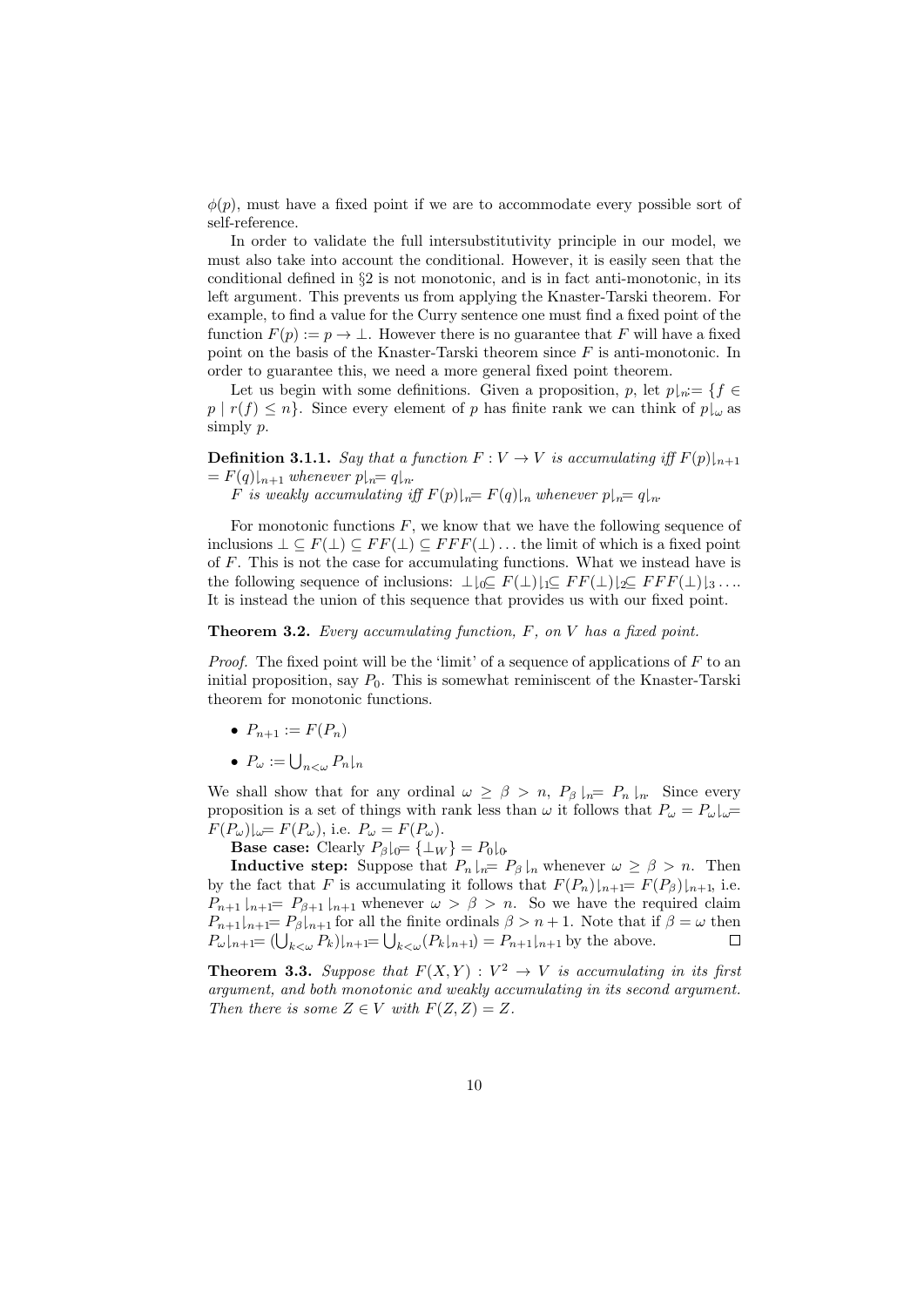*Proof.* We shall show that the function  $H(X) = \mu Y.F(X, Y)$  is accumulating, where  $\mu Y.F(X, Y)$  is the least fixed point of the monotonic function  $F(X, \cdot)$ determined by the Knaster-Tarski fixed point theorem. Since  $H(X)$  is a fixed point of  $F(X, \cdot)$  it follows that  $F(X, H(X)) = H(X)$  for any X. Since H is accumulating, it will then follow by theorem 3.2 that  $H$  has a fixed point,  $Z$ , such that  $H(Z) = Z$ . Thus  $Z = H(Z) = F(Z, H(Z)) = F(Z, Z)$  as required.

Note that in general  $H(X) := \bigsqcup_{\alpha} F^{\alpha}(X, \{\bot\})$  where  $F^{\alpha+1}(X, Y) = F(X, F^{\alpha}(X, Y))$ and  $F^{\gamma}(X,Y) = \bigsqcup_{\alpha < \gamma} F^{\alpha}(X,Y)$ . Suppose that  $P|_{n} = Q|_{n}$ . We shall show by induction that  $F^{\beta}(P,\{\perp\})|_{n+1} = F^{\beta}(Q,\{\perp\})|_{n+1}$  for all  $\beta$ , and therefore that  $H(P)|_{n+1} = H(Q)|_{n+1}$ 

**Base case:** Since F is accumulating in its first argument,  $F(P, \{\perp\})|_{n+1}$ =  $F(Q, \{\perp\})|_{n+1}.$ 

Successor case: Suppose  $F^{\beta}(P,\{\perp\})|_{n+1} = F^{\beta}(Q,\{\perp\})|_{n+1}$ . Then  $F(P,F^{\beta}(P,\{\perp\}))|_{n+1}$  $= F(Q, F^{\beta}(Q, {\{\perp\}})|_{n+1})$  since F is weakly accumulating in it's right argument.

**Limit case:** Suppose  $F^{\beta}(P,\{\perp\})|_{n+1} = F^{\beta}(Q,\{\perp\})|_{n+1}$  for  $\beta < \gamma$ . Then  $\bigcup_{\beta<\gamma}F^{\beta}(P,\{\perp\})|_{n+1}=\bigcup_{\beta<\gamma}F^{\beta}(Q,\{\perp\})|_{n+1}$  and thus  $\bigcup_{\beta<\gamma}F^{\beta}(P,\{\perp\})|_{n+1}=$  $\bigcup_{\beta<\gamma}F^\beta(Q,\{\bot\})|_{n+1}.$ 

 $\Box$ 

In what follows we shall also want to consider the infinite product of  $V$  with itself,  $V^{\omega}$ , as a space in its own right.

**Definition 3.3.1.** Let  $V^{\omega} := \{\bar{p} \mid \bar{p} : \omega \to V\}$ . For  $\bar{p}, \bar{q} \in V^{\omega}$  let  $\bar{p} \leq \bar{q}$  if  $p_i \leq q_i$  for each  $i \in \omega$ . The rank restriction operation,  $\bar{p}|_{n} = \bar{q} \in V^{\omega}$ , can be extended to  $V^{\omega}$  by letting  $q_i = p_i\vert_n$  for each i.

**Definition 3.3.2.** Let  $\alpha$  either be a finite ordinal or  $\omega$ . We say a function F:  $V^{\alpha} \to V$ , is accumulating (or, analogously, weakly accumulating) iff  $F(\bar{p})|_{n+1} =$  $F(\bar{q})|_{n+1}$  whenever  $p_i|_{n}= q_i|_n$  for each  $i \in \alpha$ .

The definitions of monotonicity and anti-monotonicity generalise straightforwardly to  $V^{\omega}$  under the above ordering. Similarly

**Definition 3.3.3.** We say a function  $F : (V^{\omega})^k \rightarrow V^{\omega}$ , is accumulating (or, analogously, weakly accumulating) iff  $F(\bar{p}_0, \ldots, \bar{p}_k)|_{n+1} = F(\bar{q}_0, \ldots, \bar{q}_k)|_{n+1}$ whenever  $\bar{p}_i|_{n}=\bar{q}_i|_{n}$  for each  $i \leq k$ .

Theorems 3.2 and 3.3 generalise to  $V^{\omega}$ .

**Theorem 3.4.** Every accumulating function  $F: V^{\omega} \to V^{\omega}$  has a fixed point.

**Theorem 3.5.** If  $F(X,Y) : V^{\omega} \times V^{\omega} \to V^{\omega}$  is accumulating in its first argument, and both monotonic and weakly accumulating in its second argument. Then there is some  $Z \in V^{\omega}$  with  $F(Z, Z) = Z$ .

The following allows us to construct accumulating functions from  $V^{\omega} \to V^{\omega}$ given accumulating functions on V .

**Proposition 3.6.** Suppose that  $G_i : V^{\omega} \rightarrow V$  is an accumulating (weakly accumulating) function for each  $i \in \omega$ . Then the function  $F: V^{\omega} \to V^{\omega}$  given by  $F(\bar{p})(i) := G_i(\bar{p})$  is accumulating (weakly accumulating.)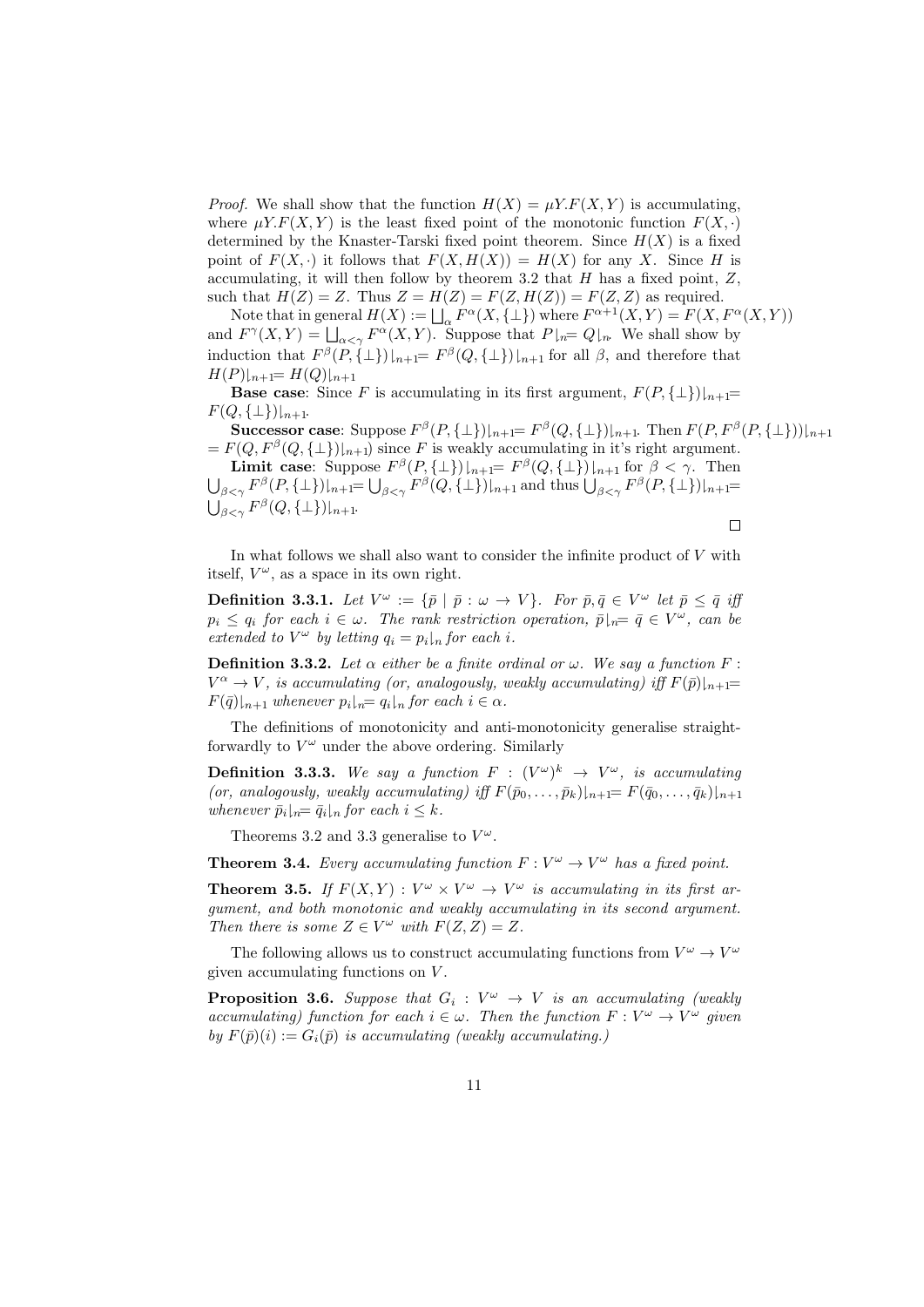#### 4 A geometrical look at the fixed point theorem

In this section we assimilate theorem 3.2 to a more familiar fixed point theorem: the Banach fixed point theorem for contracting functions on a complete metric space.

**Definition 4.0.1.** Let  $\langle X, d \rangle$  be a metric space. Then a sequence  $(x_n)_{n \in \omega}$  in X is Cauchy iff for every positive  $\epsilon \in \mathbb{R}$ , there is an  $N \in \omega$  such that for every  $m, n > N$   $d(x_n, x_m) < \epsilon$ .

A Cauchy sequence  $(x_n)$  has a limit iff there is some  $x \in X$  such that for every  $\epsilon \in \mathbb{R}$  there is some  $N \in \omega$ , with  $d(x, x_n) < \epsilon$  for all  $n > N$ .

Finally, a metric space  $\langle X, d \rangle$  is a complete metric space iff every Cauchy sequence has a limit.

Note that V can be given the structure of a metric space if we set  $d(p, q) =$  $2^{-n}$  where  $n = \inf \{ r(x) \mid x \in (p \setminus q) \cup (q \setminus p) \}$  and  $d(p, q) = 0$  if  $p = q$ . Indeed, under this metric,  $V$  is a complete metric space, where given a Cauchy sequence,  $(p_i)_{i \in \omega}, \, \lim_{i \to \infty} p_i := \{x \mid x \text{ is in cofinally many } p_i\}.$ 

**Definition 4.0.2.** If  $\langle X, d \rangle$  is a complete metric space, a function  $f : X \to X$ is  $\alpha$ -contracting iff  $d(f(x), f(y)) \leq \alpha.d(x, y)$  for every  $x, y \in X$ .

For an n-ary function we say f is  $\alpha$ -contracting iff  $d(f(x_1, \ldots, x_n), f(y_1, \ldots, y_n))$   $\leq$  $\alpha.max_i d(x_i, y_i)$  for  $x_i, y_i \in X$ 

**Theorem 4.1** (Banach's fixed point theorem). For each positive  $\alpha < 1$ , every  $\alpha$  contracting function on a complete metric space has a fixed point.

**Corollary 4.2.** Every accumulating function of  $V$  has a fixed point.

*Proof.* It is easily verified that every accumulating function,  $F$ , is  $\frac{1}{2}$ -contracting. It then follows from the Banach fixed point theorem that F has a fixed point.  $\Box$ 

# 5 A standard model for  $\mathsf{T} \mathsf{J} \mathsf{K}^+$

The purpose of this section is to obtain a standard model for the proposed naïve truth theory in the logic  $TJK^+$ . In section 2 we defined a standard model to a model in which the domain is N and the interpretation of the arithmetical vocabulary is standard. In order to determine a model for  $\mathcal{L}$  (and  $\mathcal{L}'$ ) all that is left is to provide an the interpretation for the truth predicate. We must specify a function,  $||Tr|| : \mathbb{N} \to V$ . Thus our model would be completed once one has provided a function  $\bar{p} : \mathbb{N} \to V$ , i.e.  $\bar{p} \in V^{\omega}$ .

**Definition 5.0.1.** Fix an assignment, v. Now given  $\bar{p} \in V^{\omega}$ , define  $|\phi|_v(\bar{p})$  (or  $|\phi|(\bar{p})$  if no ambiguity is present) to be the set  $\{w \mid w, v \Vdash \phi \text{ relative to the model } \mathcal{M}\},$ where M is the standard model you would get by letting  $||Tr|| = \bar{p}$ .

Similarly, for a formula  $\phi$  of  $\mathcal{L}'$  we can define a binary function  $|\phi|(\bar{p}, \bar{q})$ whose value is to be the set  $\{w \mid w, v \Vdash \phi \text{ relative to the model } \mathcal{M} \}$ , where M is the model you would get by letting  $||Tr^-|| = \bar{p}$  and  $||Tr^-|| = \bar{q}$ .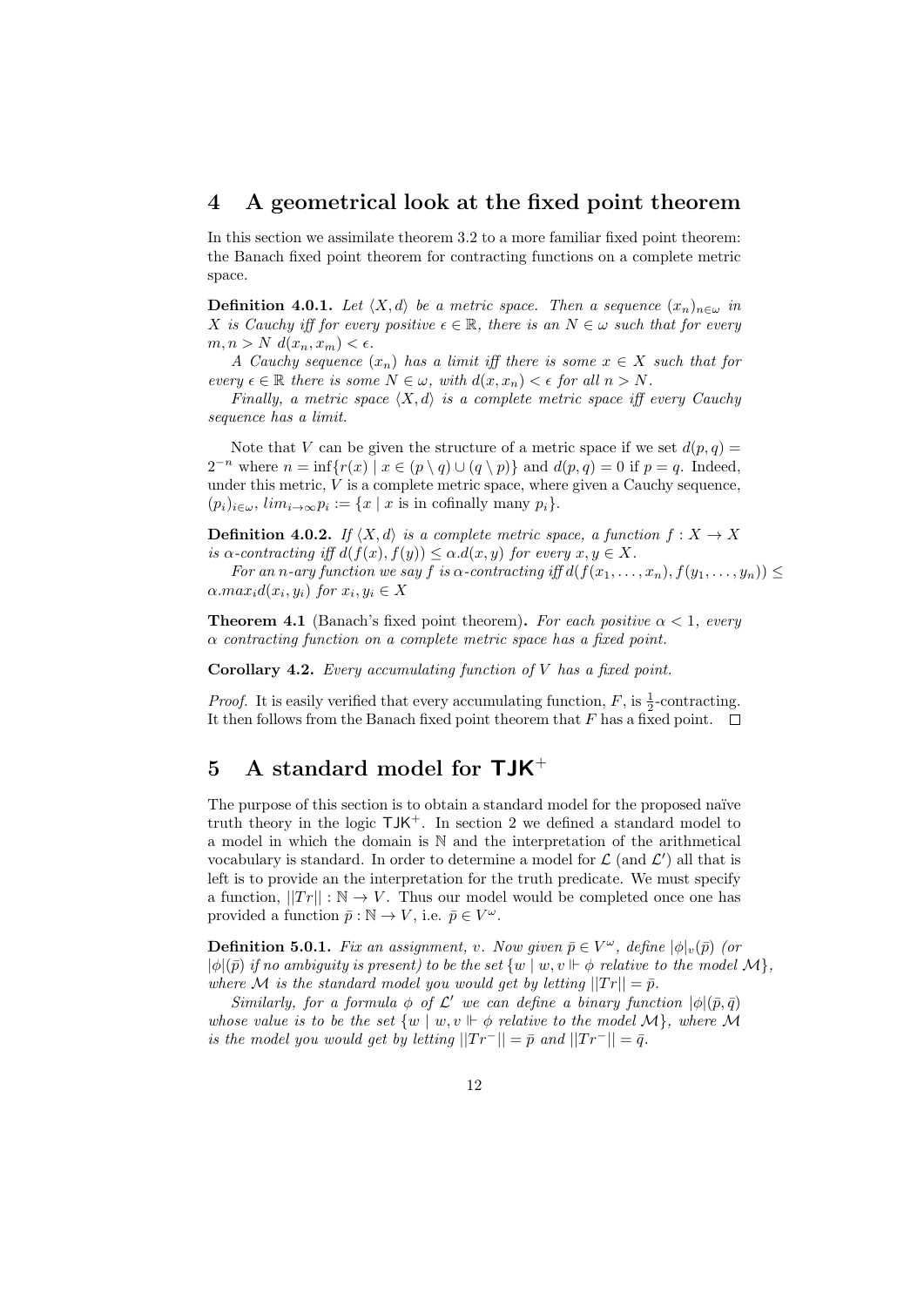Thus for every formula  $\phi \in \mathcal{L}$ ,  $|\phi| : V^{\omega} \to V$ , and for  $\phi \in \mathcal{L}'$ ,  $|\phi| : V^{\omega} \times V$  $V^{\omega} \to V.$ 

In order to ensure that every closed formula  $\phi$  is fully intersubstitutable for  $Tr(\ulcorner\phi\urcorner)$  we must pick and interpretation,  $\bar{p}$ , such that for every closed  $\phi$ ,  $|\phi|(\bar{p}) = \bar{p}(\bar{\phi})$ . It follows that for any world  $x \in W$ ,  $x \Vdash \phi$  just in case  $x \Vdash Tr(\ulcorner \phi \urcorner).$ 

In other words, we want to find a fixed point for the function  $F: V^{\omega} \to V^{\omega}$ given by  $F(\bar{p})(\lceil \phi \rceil) = |\phi|_v(\bar{p})$  (v is some fixed assignment, it does not matter which.) We shall see that if the truth predicate only occurs positively in  $\phi$ , i.e. embedded an even number of times within the left argument of a conditional, then  $|\phi|$  is monotonic and weakly accumulative on  $V^{\omega}$ . So if we restricted F to its arguments where  $Tr$  occurs positively it would have fixed point by the Knaster Tarski theorem. On the other hand, if the truth predicate occurs only negatively in  $\phi$ , i.e. appears in the scope of an odd number conditionals in the antecedent place, we can show that  $|\phi|$  is accumulative. Thus restricting F to these arguments, F would have a fixed point by theorem 3.2. However, the truth predicate can appear both negatively and positively simultaneously in a formula, so these two options do not exhaust all the possibilities. In order to obtain a fixed point we instead translate every formula  $\phi \in \mathcal{L}$  to a formula  $\phi' \in \mathcal{L}'$  where every negative occurrence of Tr in  $\phi$  is replaced by the predicate  $Tr^-$ , and every positive occurrence of Tr is replaced by the predicate  $Tr^+$ . We then show instead that the function  $F': V^{\omega} \times V^{\omega} \to V^{\omega}$  given by  $F'(\bar{p}, \bar{q})(\lceil \phi' \rceil) = |\phi'||(\bar{p}, \bar{q})$ is accumulative in its left argument and weakly accumulative and monotonic in its right argument. F' thus has a fixed point,  $\bar{p}$ , with  $F'(\bar{p}, \bar{p}) = \bar{p}$  by theorem 3.3. From this it is easily seen that  $\bar{p}$  is also a fixed point for F.

Definition 5.0.2. The set of atomic formulae involving the truth predicate which occur positively and negatively in  $\phi$ , denoted  $Pos(\phi)$  and  $Neq(\phi)$ , are defined as follows:

- $Pos(\phi) = {\phi}$  and  $Neg(\phi) = \emptyset = Neg(\bot)$  for each atomic sentence  $\phi$  of the form  $Tr(t)$ .
- $Pos(\phi * \psi) = Pos(\phi) \cup Pos(\psi)$ , and  $Neg(\phi * \psi) = Neg(\phi) \cup Neg(\psi)$  where ∗ = ∧, ∨.
- $Pos(\forall x \phi) = Pos(\exists x \phi) = Pos(\phi)$ ,  $Neg(\forall x \phi) = Neg(\exists x \phi) = Neg(\phi)$ .
- $Pos(\phi \rightarrow \psi) = Neg(\phi) \cup Pos(\psi)$ ,  $Neg(\phi \rightarrow \psi) = Pos(\phi) \cup Neg(\psi)$

**Lemma 5.1.** If  $p|_{n} = p'|_{n}$  and  $q|_{n+1} = q'|_{n+1}$  then  $(p \to q)|_{n+1} = (p' \to q')|_{n+1}$ . Thus the function  $F: V^2 \to V$  mapping p and q to  $p \to q$  is weakly accumulating, is weakly accumulating in its right argument for a fixed p and accumulating in its left argument for a fixed q.

*Proof.* Suppose, for contradiction, that  $p \mid_n = p' \mid_n, q \mid_{n+1} = q' \mid_{n+1}$  but  $p \to$  $q|_{n+1}\neq p' \rightarrow q'|_{n+1}$ . Without loss of generality, let x be an element in one of  $p \to q|_{n+1} \backslash p' \to q'|_{n+1}$ .  $r(x) \leq n+1$ . Thus we have: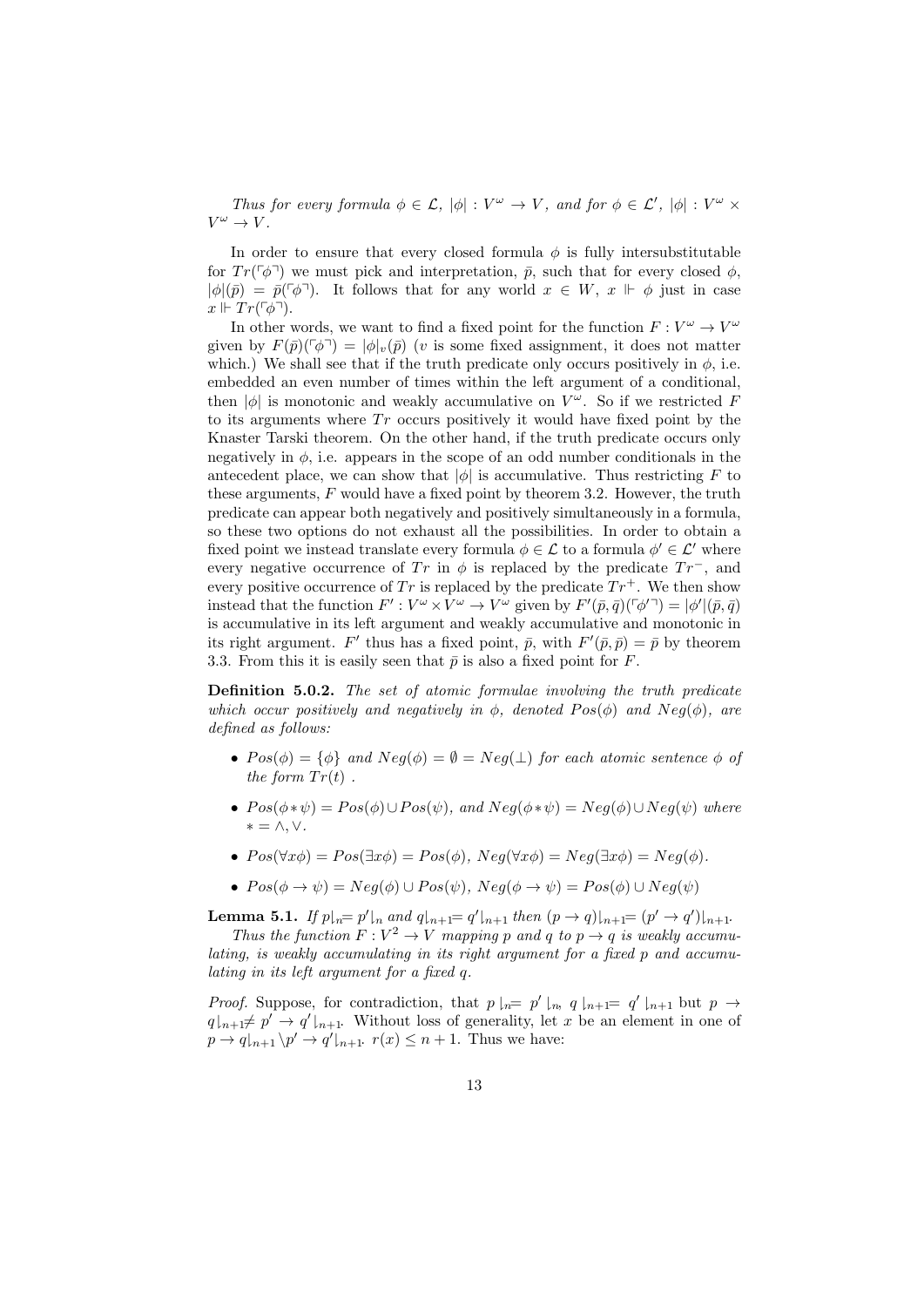1. For any  $y \in p$ , if  $Rxyz, z \in q$ .

2. There is some  $y' \in p'$  and some z' with  $Rxy'z'$  such that  $z' \notin q'$ .

Let  $u(n) = \begin{cases} y'(n) & \text{if } n < r(x) - 1 \\ 0 & \text{otherwise} \end{cases}$ . It's easy to check that  $Rxy'z$  if and only if Rxuz for any z, so in particular, Rxuz'. By construction  $u \leq y'$  so  $u \in p'$ . Also  $r(u) < r(x) \leq n+1$ , so  $u \in p'|_{n}$  and thus  $u \in p|_{n}$  since  $p|_{n} = p'|_{n}$ 

Now, since  $Rxuz'$  and  $u \in p$ , it follows by (1) that  $z' \in q$ . However since  $Rxuz', r(z') < r(x) \leq n+1$  and thus  $z' \in q'$  since  $q|_{n+1}=q'|_{n+1}$ . This is a contradiction.  $\Box$ 

**Lemma 5.2.** If  $Pos(\phi) = \emptyset$ ,  $|\phi|(\bar{p})$  defines an accumulating anti-monotonic function, and if  $Neg(\phi) = \emptyset$ ,  $|\phi|(\bar{p})$  defines a weakly accumulative monotonic function.

Proof. Both claims are proved simultaneously by induction. The tricky case is in showing the claim for conditional formulae. Suppose that the claim holds for formulae  $\phi$  and  $\psi$  of complexity  $\leq n$ ,

Suppose  $Pos(\phi \rightarrow \psi) = \emptyset$ . Thus it follows that  $Neg(\phi) = Pos(\psi) = \emptyset$ . We need to show that  $|\phi \rightarrow \psi|(p)$  is anti-monotonic and accumulating.

 $|\phi \to \psi|(p)$  is anti-monotonic. Suppose  $\bar{p} \leq \bar{q}$ . Since  $Neg(\phi) = \emptyset$  then  $|\phi|(\cdot)$  is monotonic by inductive hypothesis, i.e.  $|\phi|(\bar{p}) \subseteq |\phi|(\bar{q})$ . Since  $Pos(\psi) =$  $\emptyset$  then  $|\psi|(\cdot)$  is anti-monotonic by inductive hypothesis, i.e.  $|\psi|(\bar{q}) \subseteq |\psi|(\bar{p})$ . By the properties of  $\rightarrow$ ,  $|\phi|(\bar{q}) \rightarrow |\psi|(\bar{q}) \subseteq |\phi|(\bar{p}) \rightarrow |\psi|(\bar{p})$ .

 $|\phi \rightarrow \psi |(\bar{p})$  is accumulating. Suppose that  $\bar{p}|_{\bar{n}}= \bar{q}|_{\bar{n}}$ . Since  $Neq(\phi) = 0$ then  $|\phi|(\cdot)$  is weakly accumulative by inductive hypothesis, i.e.  $|\phi|(\bar{p})|_n= |\phi|(\bar{q})|_n$ . Since  $Pos(\psi) = \emptyset$  then  $|\phi|(\cdot)$  is accumulative by the inductive hypothesis, so  $|\psi|(\bar{p})|_{n+1} = |\psi|(\bar{q})|_{n+1}$ . Thus by Lemma 5.1,  $|\phi \to \psi|(\bar{p})|_{n+1} = |\phi \to \psi|(\bar{q})|_{n+1}$ .

Now suppose that  $Neg(\phi \rightarrow \psi) = \emptyset$ . Thus it follows that  $Pos(\phi) =$  $Neg(\psi) = \emptyset$ . We need to show that  $|\phi \rightarrow \psi|(\bar{p})$  is monotonic and weakly accumulating.

 $|\phi \rightarrow \psi |(\bar{p})$  is monotonic. Suppose  $\bar{p} \leq \bar{q}$ . By the inductive hypothesis  $|\phi|$  is anti-monotonic, so  $|\phi|(\bar{q}) \subseteq |\phi|(\bar{p})$ . Similarly  $|\psi|$  is monotonic, so  $|\psi|(\bar{p}) \subseteq |\psi|(\bar{q})$ . So  $|\phi \to \psi|(\bar{p}) \subseteq |\phi \to \psi|(\bar{q})$  as required.

 $|\phi \rightarrow \psi |(\bar{p})$  is weakly accumulating. Suppose  $\bar{p}|_{n}=\bar{q}|_{n}$ . Since  $Pos(\phi)=$  $\emptyset$ ,  $|\phi|(\bar{p})|_{n} = |\phi|(\bar{q})|_{n}$  since  $|\phi|$  is accumulating and thus weakly accumulating. Similarly since  $Neg(\psi) = \emptyset$ ,  $|\psi|(\bar{p})|_p = |\psi|(\bar{q})|_p$  since  $|\psi|$  is weakly accumulating by the inductive hypothesis. In any case  $|\phi \to \psi |(\bar{p})|_n= |\phi \to \psi |(\bar{q})|_n$  since, by Lemma 5.1,  $\rightarrow$  as a binary function is weakly accumulating.

 $\Box$ 

### **Theorem 5.3.** TJK<sup>+</sup> + the intersubstitutivity rule has a standard model.

*Proof.* Let v be some arbitrary assignment and let  $F: V^{\omega} \times V^{\omega} \to V^{\omega}$  be given by  $F(\bar{p}, \bar{q})(\lceil \phi \rceil) = |\phi|_v(\bar{p}, \bar{q})$ . By proposition 3.6 and theorem 5.2, it follows that  $F(\cdot, \bar{q})$  is accumulating for each  $\bar{q} \in V^{\omega}$  and  $F(\bar{p}, \cdot)$  is monotonic and weakly accumulating for each  $\bar{p} \in V^{\omega}$ . By theorem 3.5  $F(\bar{p}, \bar{p}) = \bar{p}$  for some  $\bar{p} \in V^{\omega}$ .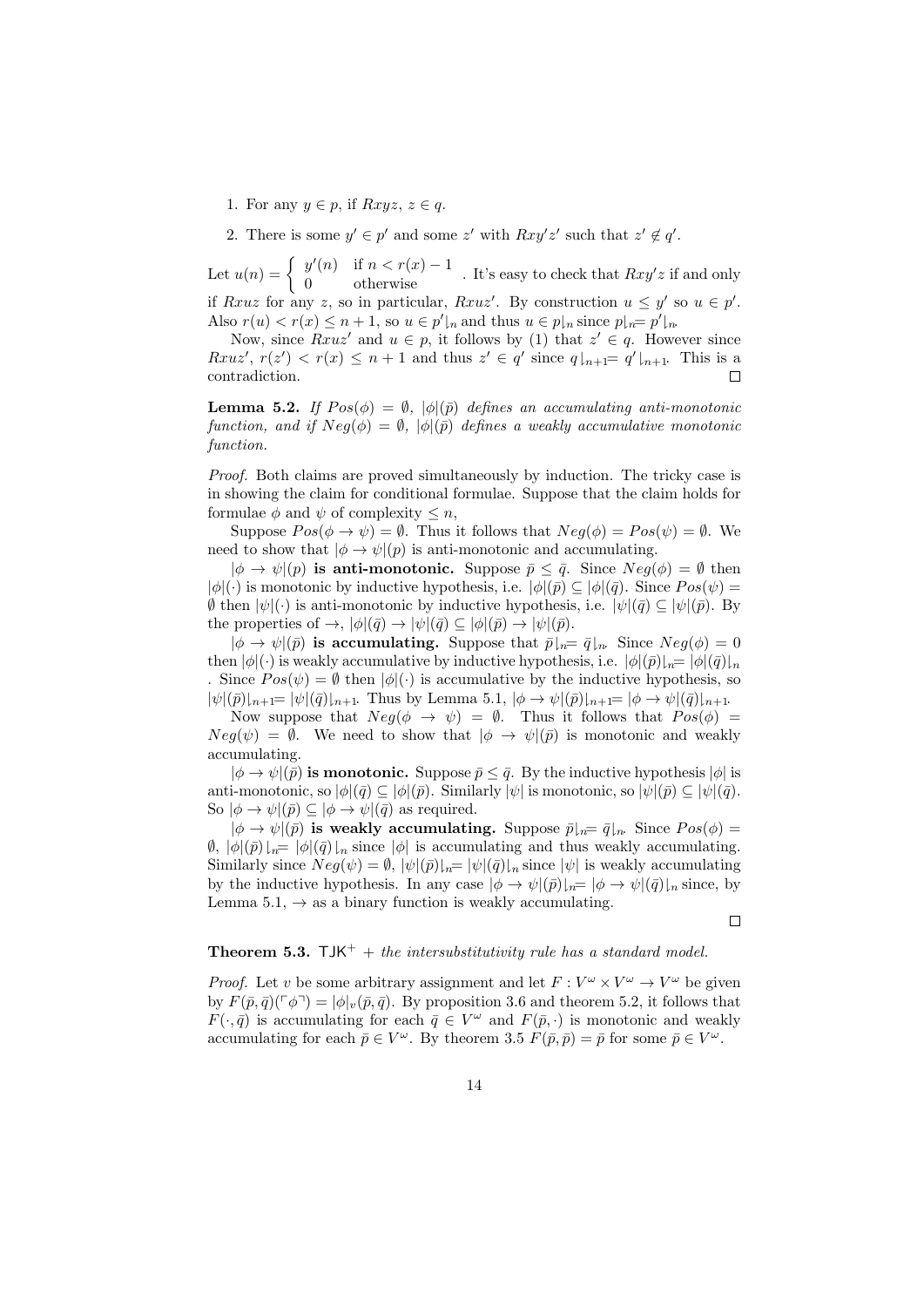Our Kripke model is thus  $\langle \langle W, R, D, \leq \rangle, ||\cdot|| \rangle$  where  $||Tr|| = \bar{p}$ , which ensures that for closed formulae  $w \Vdash \phi$  iff  $w \in \bar{p}(\ulcorner \phi \urcorner)$  iff  $w \Vdash Tr(\ulcorner \phi \urcorner)$ .

 $\Box$ 

So  $TM^+$  supports a standard model. In particular we know that all true arithmetical identity statements hold in this model, so we know that true identities of the form  $t = \lceil \phi(t) \rceil$  hold in this model, and that the theory consisting of  $TJK^+$  and all such identities is closable under the  $\omega$ -rule. It should, of course, be stressed that not all of true arithmetic need hold in such models – for example, due to the contracting nature of the conditional, sentences like  $((0 = 0 \rightarrow \bot) \rightarrow \bot)$  are not validated.

# 6 Adding an involutive negation operator

In the preceding discussion we have ignored the issue of negation. The structure of the consistency argument is clearer when negation is omitted, and a consideration of negation is not needed for the analysis of Curry's paradox and its relatives. However, one might justifiably wonder what happens when a negation operator is added, and doing so is crucial if we want to compare the current approach to other similar approaches, such as Field's [7] logic. Since there are a number of choices one could make about how to implement a negation operator I shall take a more streamlined approach in this section where I concentrate more on possible avenues for adding negation than fully fleshing out the details.

In the language discussed there is a natural candidate for a negation operation, which can be defined as  $\neg \phi := \phi \rightarrow \bot$ . However, while we can prove certain desirable principles, such as the following de Morgan law  $(\neg \phi \land \neg \psi) \leftrightarrow \neg (\phi \lor \psi)$ (see the principle 11) and  $\phi \to \psi \vdash \neg \phi \to \neg \psi$ , principles like  $\neg \neg p \to p$  and  $p \rightarrow \neg\neg p$  will not in general be valid.<sup>9</sup>

The situation is analogous in Field's framework with negation defined from the conditional, so Field introduces instead a primitive negation operator,  $\neg$ , which is not defined in terms of the conditional. There are some natural looking ways to extend the above construction to deal with negation. In what follows I shall discuss one of these.

To get the feel of the idea imagine that instead of adding a primitive negation operator to  $\mathcal{L}$ , we added a primitive falsity *predicate*,  $Fa(x)$  (and, analogously, add two predicates  $Fa^+$  and  $Fa^-$  to  $\mathcal{L}'$  and then *introduced* the negation operator by the following recursive definition:

 $\neg \phi \mapsto \bot$  if  $\phi$  is a true atomic arithmetical sentence.

 $\neg \phi \mapsto \top$  if  $\phi$  is a false atomic arithmetical sentence.

 $\neg Tr(\mathbf{n}) \mapsto Fa(\mathbf{n})$ 

<sup>9</sup> It should be noted that in both Field's logic, and mine, negation defined from the conditional in this way would not even satisfy the *rule* version of negation elimination:  $\neg\neg \phi \vdash \phi$ . However in Field's logic the rule of double negation introduction holds:  $\phi \vdash \neg\neg\phi$  (thanks to Tore Fjetland Øgaard for pointing this out to me.)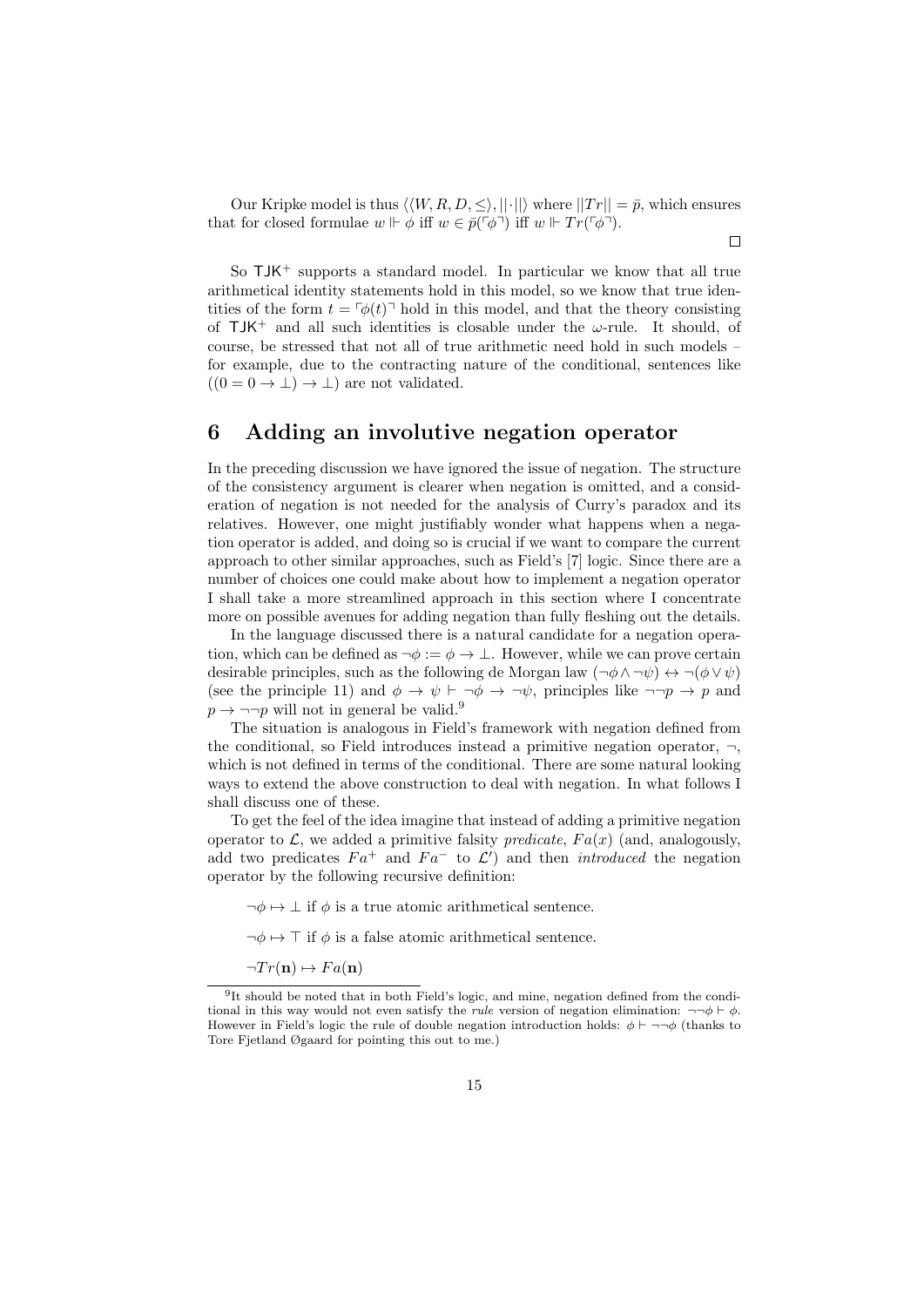$$
\neg Fa(\mathbf{n}) \mapsto Tr(\mathbf{n})
$$
  
\n
$$
\neg(\phi \land \psi) \mapsto (\neg \phi \lor \neg \psi)
$$
  
\n
$$
\neg(\phi \lor \psi) \mapsto (\neg \phi \land \neg \psi)
$$
  
\n
$$
\neg \forall x \phi \mapsto \exists x \neg \phi
$$
  
\n
$$
\neg \exists x \phi \mapsto \forall x \neg \phi
$$
  
\n
$$
\neg(\phi \rightarrow \psi) \mapsto \phi \circ \neg \psi
$$
  
\n
$$
\neg(\phi \circ \psi) \mapsto (\phi \rightarrow \neg \psi)
$$

Here I have mentioned a new connective,  $\circ$ , which is intended to stand to the conditional as conjunction does in the classical case. It can be added to our frame by adding the following satisfaction clause<sup>10</sup>

$$
x \Vdash \phi \circ \psi
$$
 iff for some y and z with  $x^* \leq y$  and  $x \leq z$ ,  $y \Vdash \phi$  and  $z \Vdash \psi$ 

It is thus clear that the defined negation operation is both involutive and satisfies the de Morgan laws. In order to find a model for both a truth predicate and a falsity predicate one needs a *pair* of interpretations  $\langle \bar{p}, \bar{q} \rangle \in V \times V$ , which satisfy certain conditions. (The condition in question is that  $p_n, q_n$  is a fixed point of a certain *binary* function  $|\phi|(\cdot, \cdot)$ , whenever  $n = \lceil \phi \rceil$ .

A more semantic way to view this idea would be to take our space of semantic values to be pairs of propositions (i.e. pairs of downwards closed sets) instead of propositions as ones basic semantic value. Given a set of pairs, U, serving as a space of semantic values there are *two* orderings one could define on  $U$ , which I shall call the information ordering and the logical ordering. Here I use the notation  $p = \langle p^+, p^- \rangle$  for writing an element of U.

$$
p \leq_i q \text{ iff } p^+ \subseteq q^+ \text{ and } p^- \subseteq q^-
$$
  

$$
p \leq_l q \text{ iff } p^+ \subseteq q^+ \text{ and } q^- \subseteq p^-
$$

The top element in the logical ordering is thus  $\langle \top, \bot \rangle$ , whereas the most informative element is  $\langle \top, \top \rangle$  (assuming U contains these elements.) Similarly, the least informative element is  $\langle \perp, \perp \rangle$ , while the least element in the logical ordering is  $\langle \perp, \perp \rangle$  (again assuming they are in U.) The algebra  $\langle U, \leq_i, \leq_l \rangle$  is a bilattice in the sense of Fitting  $[8]$ .<sup>11</sup>

In order to define a logic one needs to decide which set of pairs,  $U$ , is to play the role of semantic values, and one must decide on a set of designated values from which a consequence relation can be defined.<sup>12</sup> Here there are a number of options depending what you want to do. For now I shall merely list three:

 $^{10}\mathrm{It}$  can be verified that this connective is accumulating and monotonic.

<sup>&</sup>lt;sup>11</sup>Bilattices are the natural general setting for transparent logics of truth generated using Kripke-style least fixed point constructions.

 $12$ One might also want to posit a set of *anti-designated* values, such that the argument must not only preserve designated values from premise to conclusion, but must also preserve anti-designated value from conclusion to premise. This is a natural requirement if one wants to ensure the entailment relation is always contraposable.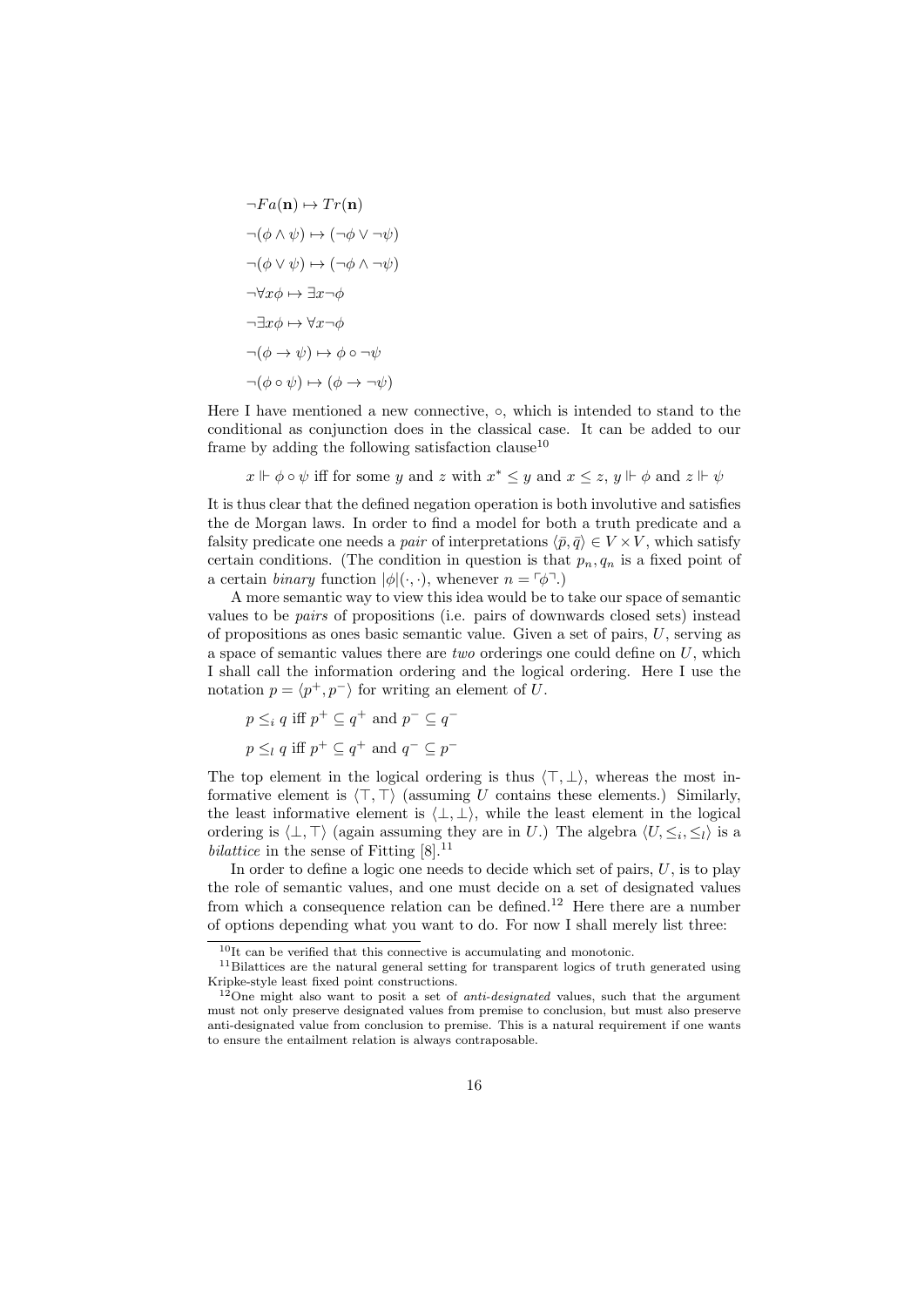- i. Let  $U = \{ p \in V \times V \mid p^+ \cap p^- = \bot \}$  and let the designated value be  $\langle \top, \bot \rangle$
- ii. Let  $U = V \times V$  and let the designated values be  $\{p \mid p \geq i \langle \top, \top \rangle\}$
- iii. Let  $U = \{p \in V \times V \mid p^+ \cap p^- \neq \top\}$  and let the designated values be  $\{p \mid p > \overline{(\top, \top)}\}$

I shall restrict attention to proposal (iii), and I shall henceforth use U to denote  ${p \in V \times V \mid p^+ \cap p^- < \top}.$ 

We may then extend the non-conditional operations to pairs as follows:

$$
p \wedge q = \langle p^+ \cap q^+, p^- \cup q^- \rangle
$$
  
\n
$$
p \vee q = \langle p^+ \cup q^+, p^- \cap q^- \rangle
$$
  
\n
$$
\bigwedge_{i \in I} p_i = \langle \bigcap_{i \in I} p_i^+, \bigcup_{i \in I} p_i^- \rangle
$$
  
\n
$$
\bigvee_{i \in I} p_i = \langle \bigcup_{i \in I} p_i^+, \bigcap_{i \in I} p_i^- \rangle
$$
  
\n
$$
\neg p = \langle p^-, p^+ \rangle
$$

If one defines  $p\vert_n$  as  $\langle p^+\vert_n, p^-\vert_n\rangle$  one can see that the non-conditional operations are all weakly accumulating and monotonic in the information ordering. There is a certain amount of choice as to how one defines the conditional. Here is a fairly natural definition:

$$
(p \to q)^+ = \{x \mid z \in q^+ \text{ whenever } y \in p^+ \text{ and } Rxyz\}
$$
  
\n
$$
(p \to q)^- = \{x \mid \text{ for some } y \in p^+ \text{ with } z \in q^-, x^* \le y \text{ and } x \le z\} =
$$
  
\n
$$
p^+ \circ q^-
$$

Note that this operation takes elements of  $U$  to elements of  $U$ .<sup>13</sup> This operation can be seen to be accumulating in its first argument, and weakly accumulating and monotonic (in both orderings) in its second. Thus by an analogous argument to that in section 5 we can generate a standard model for the logic augmented by this negation operation.<sup>14</sup>

Given the definition of validity according to (iii) one can ask: what additional logical principles would we get? It is a routine matter to check that the principles listed in section 2 are validated. For principles specifically about negation we get most of the axioms and rules that Field gets for his negation operation:

- 1.  $\phi \rightarrow \neg \neg \phi$
- 2.  $\neg\neg \phi \rightarrow \phi$

<sup>&</sup>lt;sup>13</sup>Suppose, for contradiction, that  $(p \to q)^+ \cap (p \to q)^- = \top$ . So  $p^+ \circ q^- = \top$ , so  $p^+ = \top$ and thus  $p^+ = q^- = \top$ . But since  $p^+$ ,  $(p \to q)^+ = \top$  it follows that  $q^+ = \top$ . This contradicts the fact that  $q \in U$ , since  $q^+ \cap q^- = \top$ .

<sup>&</sup>lt;sup>14</sup>In this variant of the argument we separate occurrences of Tr in  $\phi$  by a slightly different rule: if whenever  $Tr$  occurs in  $\phi$  it is in the scope of at least one antecedent argument of a conditional then  $|\phi|$  is accumulative. If Tr never occurs in antecedent place then  $|\phi|$  monotonic in the information ordering. We can then translate each formula to an appropriate  $\mathcal{L}'$  formula as before and apply the analogue of theorem 3.3.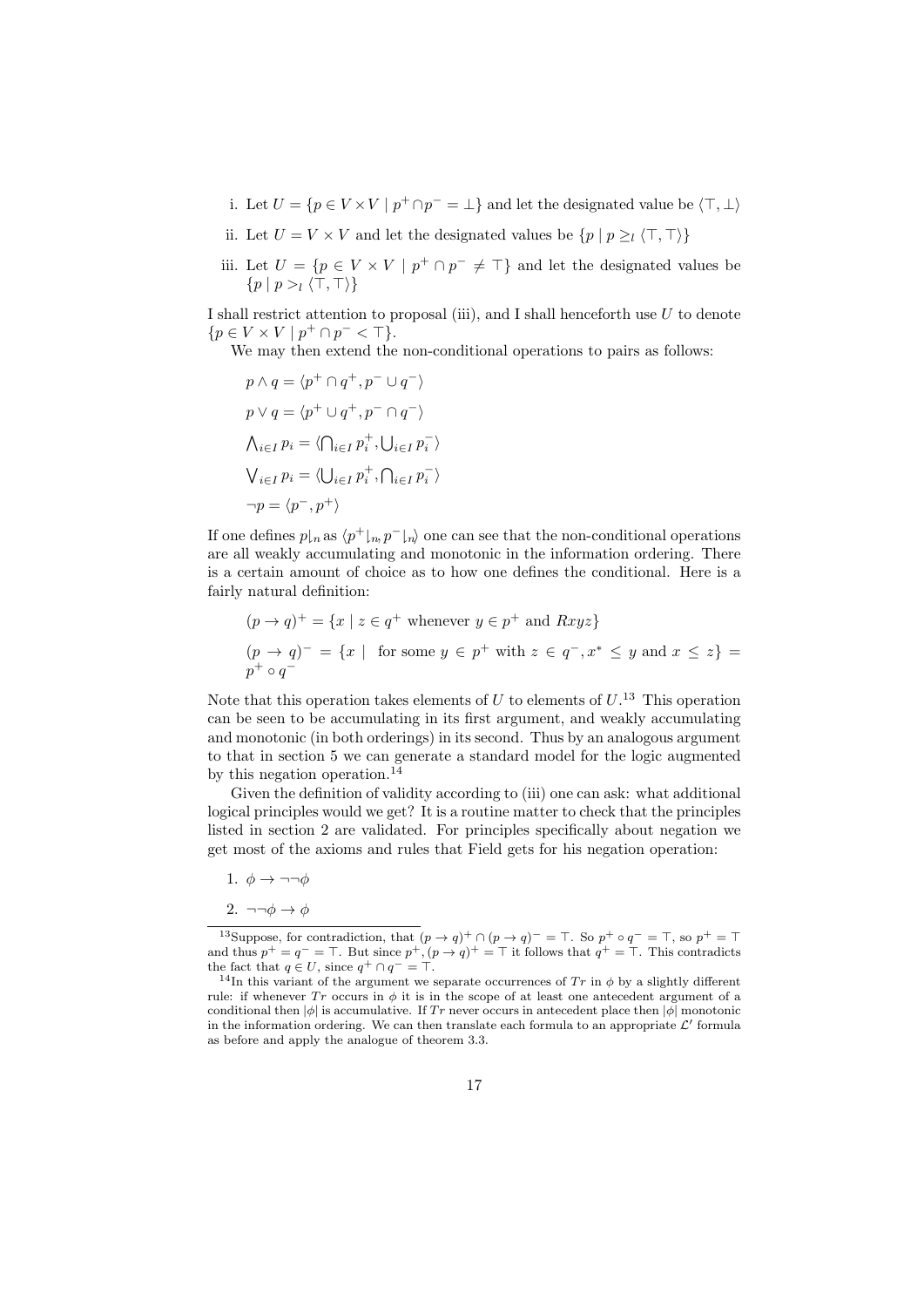3.  $\neg(\phi \lor \psi) \rightarrow \neg \phi \land \neg \psi$ 4.  $\neg(\phi \land \psi) \rightarrow \neg \phi \lor \neg \psi$ 5.  $\neg \phi \lor \neg \psi \rightarrow \neg (\phi \land \psi)$ 6.  $\neg \phi \land \neg \psi \rightarrow \neg (\phi \lor \psi)$ 7.  $\exists x \neg \phi \rightarrow \neg \forall x \phi$ 8.  $\neg\forall x \phi \rightarrow \exists x \neg \phi$ 9.  $\forall x \neg \phi \rightarrow \neg \exists x \phi$ 10.  $\neg \exists x \phi \rightarrow \forall x \neg \phi$ 11.  $\phi, \neg \psi \vdash \neg (\phi \rightarrow \psi)$ 12.  $\phi, \neg \phi \vdash \psi$ 13.  $\phi \leftrightarrow \psi$ ,  $\neg \phi \leftrightarrow \neg \psi \vdash \chi \leftrightarrow \chi[\phi/\psi]$ 

One notable absence is any form of contraposition. For example we do not have the principle:

 $\phi \to \psi \vdash \neg \psi \to \neg \phi$ 

Whether one can tinker with the definition of  $\rightarrow$  to get contraposition without giving up the other principles of  $TJK^+$  bears further investigation. I shall only note that no matter how one introduces a negation operator, we can always define a contraposable conditional as:

$$
\phi \Rightarrow \psi := (\phi \rightarrow \psi) \land (\neg \psi \rightarrow \neg \phi)
$$

This conditional continues to satisfy the principles just listed above  $15$  and satisfies not just the contraposition rules, like the one listed above, but the contraposition axioms. 16

Although this is far from the final word on the matter, I think this is enough to show that the prospects of adding an involutive negation operator to  $TJK^+$ are promising.

## References

- [1] A. Bacon. Curry's paradox and omega-inconsistency. Studia Logica, Forthcoming.
- [2] J. Beall. Spandrels of truth. Oxford University Press, USA, 2009.

 $15\text{As}$  well as many of the principles in §2.

 $16$ Since writing this paper Tore Fjetland Øgaard has demonstrated to me in personal communication that one cannot add contraposition and  $\neg(\top \rightarrow \bot)$  (which follows from rule 11) above) to TJK<sup>+</sup> with a curry sentence  $\gamma \leftrightarrow (\gamma \rightarrow \bot)$ .